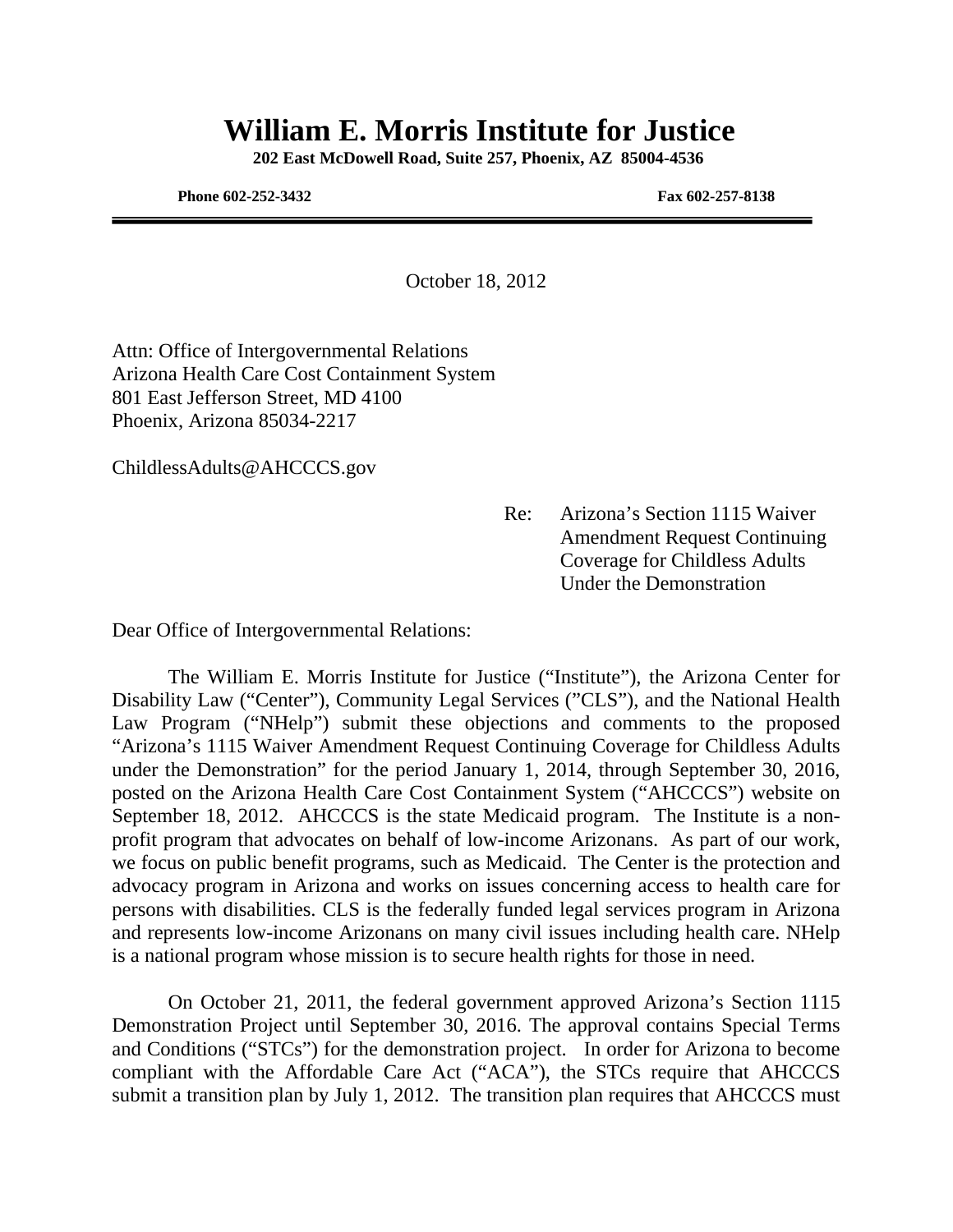transition childless adults into a coverage category in the state plan pursuant to 42 U.S.C.  $§$  1396a(a)(10)(A)(i)(VIII) by January 1, 2014. (Paragraph 36(a)(i), page 30). One part of the transition plan is a "cost-sharing transition" that requires AHCCCS to develop a plan that:

> must include the State's process to come into compliance with all applicable Federal cost-sharing requirements, including the section 1916(f) requirements that apply to the adults without dependent children population when it becomes a mandatory State plan population on January 1, 2014.

Paragraph 36(b), page 31.

 Despite these requirements, on September 18, 2012, AHCCCS posted on its website a draft "Arizona 1115 Waiver Amendment Request Continuing Coverage for Childless Adults under the Demonstration" with an executive summary. AHCCCS proposes to request approval from the federal government to continue to provide medical assistance to childless adults as a demonstration project and to be allowed to continue the heightened and mandatory cost-sharing for childless adults, including copayments for office visits, prescription medications and non-emergency transportation and the missed appointment penalty. In addition, although AHCCCS does not propose to expand AHCCCS to 133% of the federal poverty level or to include the childless adults in the state plan, AHCCCS proposes to seek the enhanced federal medical assistance percentage ("FMAP") reimbursement for the medical costs for childless adults as if they were state plan enrollees under the ACA beginning January 1, 2014.

As fully explained in this letter, the Institute, the Center, CLS and NHelp object to the proposal concerning childless adults in its entirety and to AHCCCS' apparent intent to not expand medical coverage to all persons with incomes up to 133% of the federal poverty level. Full ACA expansion will help Arizona's economy and save lives. The proposal is an effort to circumvent the ACA and a continuation of the state's failure to comply with Proposition 204, the Arizona voter initiative Arizonans overwhelmingly approved to mandate AHCCCS coverage for persons with incomes up to 100% of the federal poverty level. A.R.S. § 36-2901.01. We also are concerned that AHCCCS is not providing for meaningful input concerning the request as required by federal law. Finally, AHCCCS' proposed continuation of the childless adult demonstration project and its mandatory and heightened copayments fails to meet federal requirements for demonstration projects under federal law. For all these reasons, the proposal should not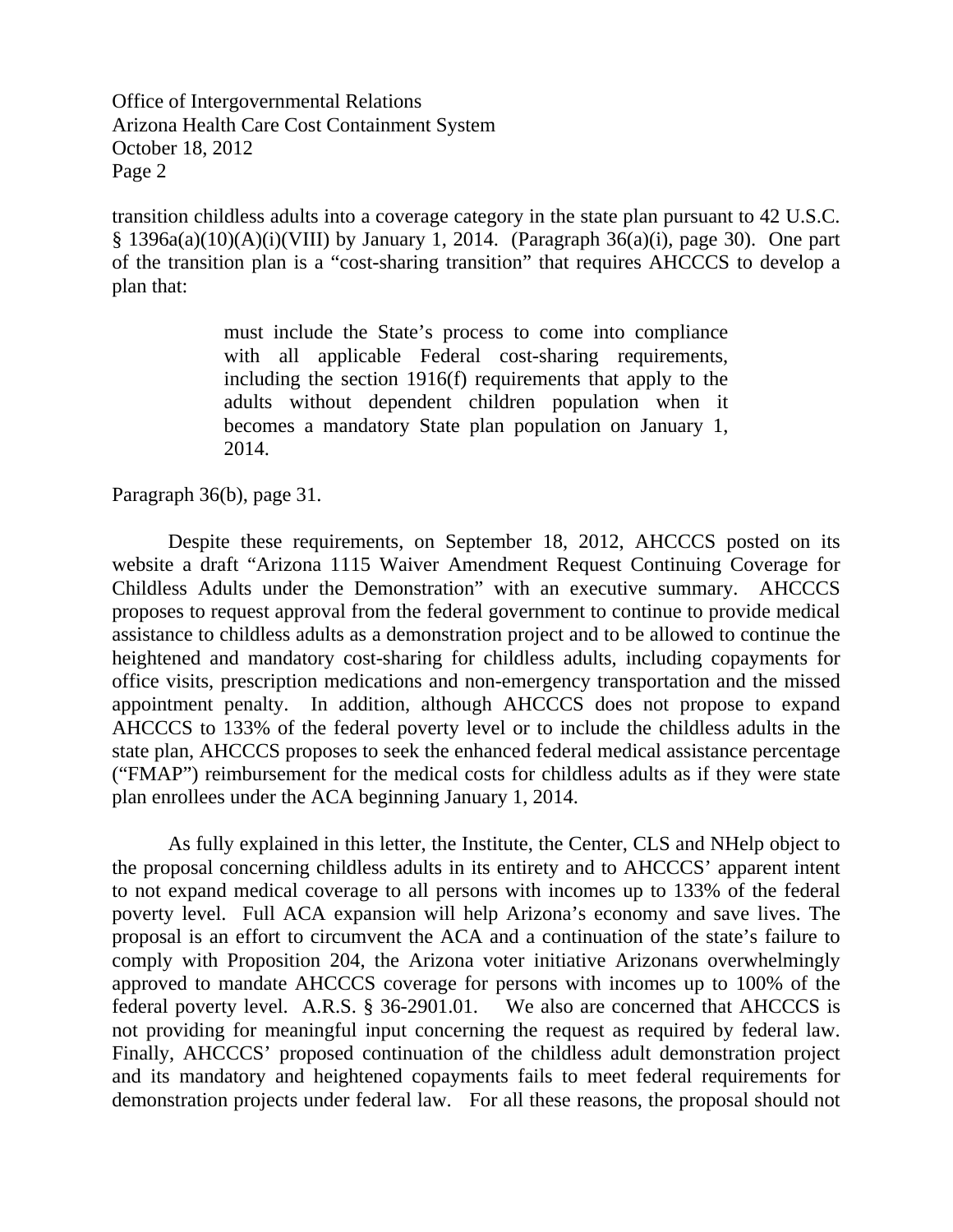$\overline{a}$ 

be submitted and, instead, AHCCCS should proceed with the transition plan and expand AHCCCS coverage to 133% of the federal poverty level.

# **A. The Supreme Court's Decision in** *National Federation of Independent Business* **Provides No Support for the Amended Request**

The ACA requires that all states provide Medicaid coverage to "all individuals" with incomes up to 133% of the federal poverty level. 42 U.S.C.  $\S$  1396a(a)(10)(A)  $(i)(VII).$ <sup>1</sup> The remedy in the ACA if a state failed to expand Medicaid coverage to 133%, was that the federal government could withhold all of the state's Medicaid funding, even for persons covered before the ACA was enacted. 42 U.S.C. § 1396c.

AHCCCS relies upon *National Federation of Independent Business v. Sebelius*, \_\_U.S.\_\_, 132 S.Ct. 2556 (2012) ("NFIB") for support of its claim that childless adults are not a mandatory state population. In that case, the Supreme Court held that the federal government could not withhold all Medicaid funding if a state did not expand its Medicaid program to persons with incomes up to 133% of the federal poverty level. *Id*. at 2606-07. AHCCCS claims that the Court held that the expansion was "optional" and that the ruling "creat[ed] new coverage opportunities for states." Executive Summary, page 1, Draft Amendment Request, page 1. A close reading of the decision shows that AHCCCS is incorrect.

 State participation in Medicaid always has been voluntary. Every state has determined it is in their citizens' best interests to participate. In holding that the federal government could not withhold all Medicaid funds to a state if the state did not provide Medicaid coverage up to 133% of the federal poverty level, the Court was careful to explain that states who participate in Medicaid must comply with the Medicaid Act requirements:

> Nothing in our opinion precludes Congress from offering funds under the ACA to expand the availability of health care, and requiring that states accepting such funds comply with the conditions on their use. What Congress is not free to do is to penalize States that choose not to participate in the new program by taking away their *existing* Medicaid funding.

<sup>1</sup> Although 42 U.S.C. § 1396a(a)(10)(A)(i)(VII) refers to persons whose income does not exceed 133% of the federal poverty level, because 5% of income is deducted from gross income, the actual income limit is 138%. *See* 42 U.S.C. § 1396a(e)(14)(I).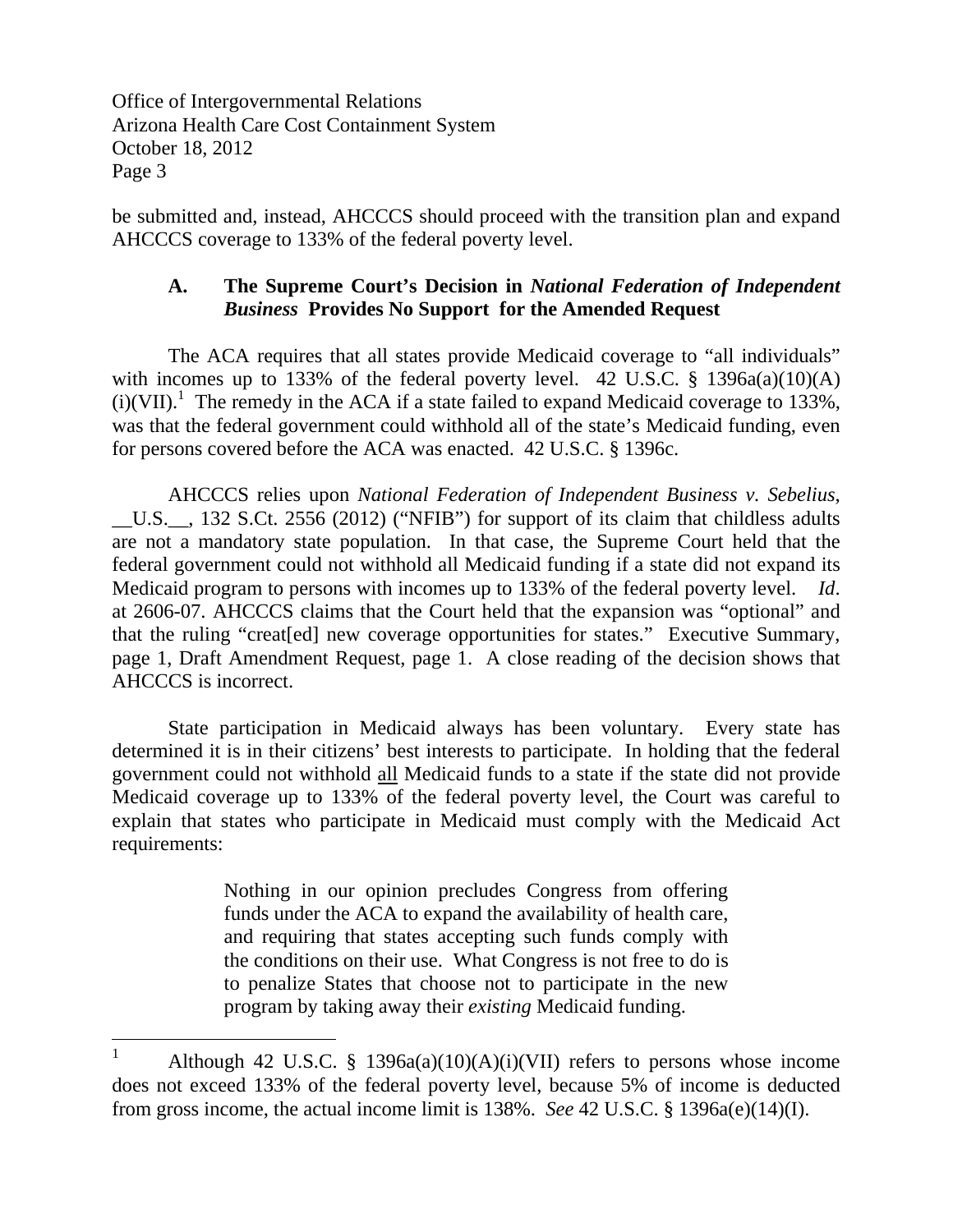*Id.* at 2607 (emphasis added). The Court did not hold that the expansion of Medicaid to 133% of poverty was not mandatory. Rather the Court disallowed the remedy for noncompliance with the ACA of total with-holding of all Medicaid funds even for groups covered by the states prior to the ACA enactment. If a state decides to participate in the "new program" under the ACA, such as pursuing the enhanced federal match for childless adults, then the full expansion for childless adults is a mandatory component of that participation. In addition, the Court treated the ACA expansion as one program and did not bifurcate the expansion into two subsets, those under 100% of poverty and those between 100-133% of poverty. "The Medicaid provisions of the Affordable Care Act … require States to expand their Medicaid programs by 2014 to cover *all* individuals under the age of 65 with incomes below 133% of the federal poverty line." *Id*. at 2601. (emphasis in original).

 While there may be unresolved questions, one thing is clear: persons up to 133% of poverty are no longer expansion populations covered by the demonstration authority in 42 U.S.C. § 1315 (the statutory cite that AHCCCS refers to as "1115"). Under the ACA they are mandatory state plan populations. There has not been any guidance from the federal government that undercuts this analysis. The May 22, 2012, CMS "Medicaid/CHIP Affordable Care Act Implementation" sheet specifically noted that demonstrations will not continue beyond December 31, 2013, for childless adults because "States that have utilized demonstrations to expand eligibility to the childless adult population will no longer need the expenditure authority because this population will become a mandatory State plan population under the Affordable Care Act's Medicaid eligibility expansion." http://www.Medicaid.gov/ State-Resource-Center /Frequently-Asked-Questions/Downloads/Coordination-FAQs.pdf. There is nothing in the NFIB's decision to the contrary. Even if a court were to hold that under the ACA the childless adults are an optional population that would not support AHCCCS' proposal. Demonstration projects are not intended to provide coverage to optional populations, but rather expansion populations. *See Spry v. Thompson*, 487 F.3d 1272, 1274 (9<sup>th</sup> Cir. 2007). Finally, we are not aware of any federal guidance that acknowledges that a state under the ACA could choose to implement a partial Medicaid expansion such as only covering persons up to 100% of the poverty level.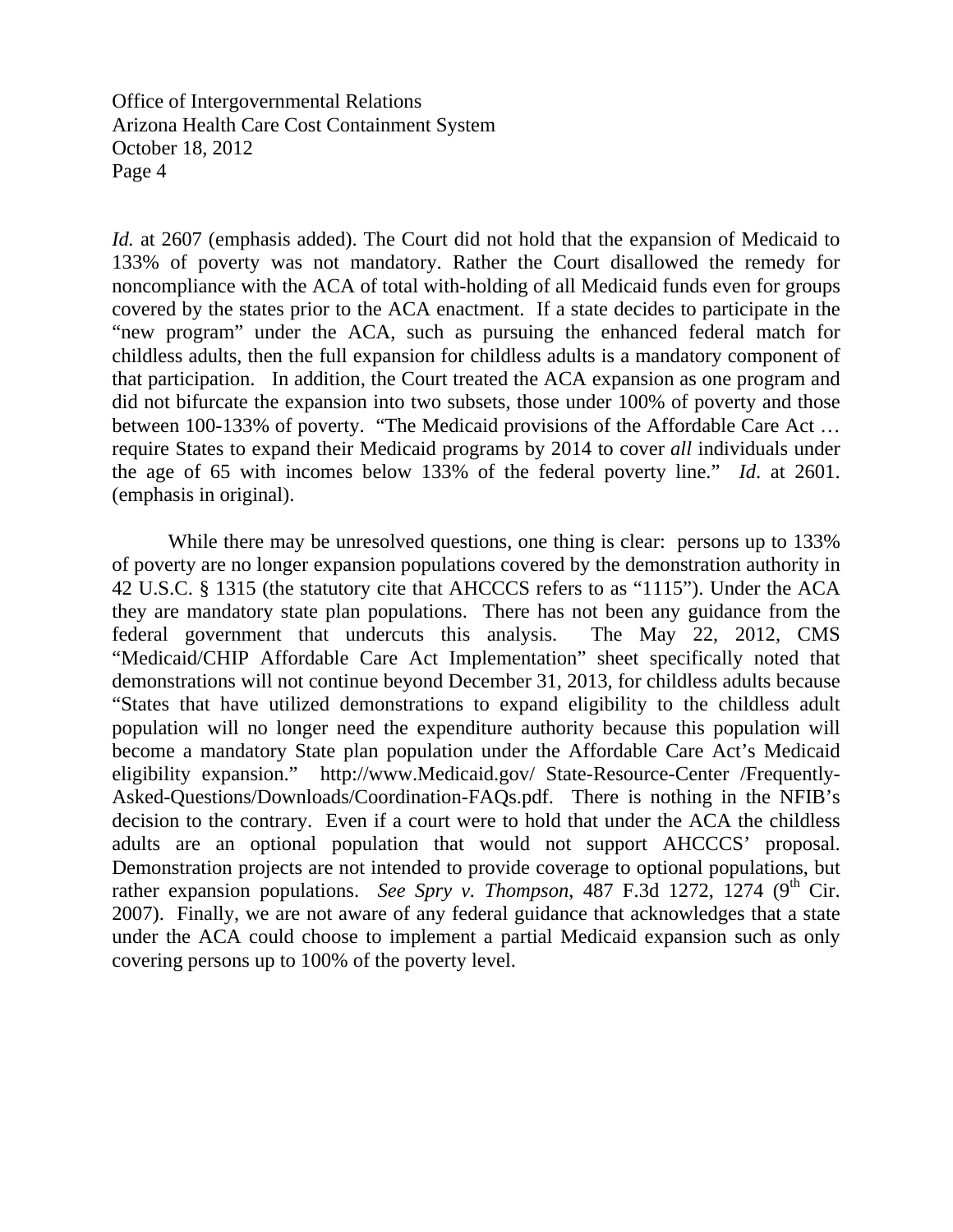## **B. AHCCCS Should Comply with Current Demonstration Project Requirements and Transition Childless Adults into the State Plan by January 1, 2014**

As noted in the introduction, the Special Terms and Conditions in the current demonstration project provide for a transition plan for AHCCCS to include childless adults with incomes up to 100% of the federal poverty level into the state plan and to be charged the nominal, non-mandatory copayments for state plan participants in the Medicaid Act pursuant to 42 U.S.C. §§ 1396o and 1396o-1. There is nothing in the AHCCCS proposal that explains why this transition should not occur. This is especially true since the state seeks the federal reimbursement rate that applies for childless adults who are state plan enrollees under the ACA.

In the proposal, there are references to "flexibility," keeping options open and the need to obtain the enhanced federal match for childless adults but there is no explanation why the transition plan does not satisfy these purported needs. We request that AHCCCS comply with the transition plan for persons up to 100% of the federal poverty level and include them in the state plan and comply with the Medicaid cost-sharing restrictions in the Act for these persons.

# **C. The State Should Expand AHCCCS to Include All Persons Up to 133% of the Federal Poverty Level Because the Increased Federal Reimbursement Makes this an Option the State Should Not Decline**

 The apparent premise of the "amended request" is that the state has no other option except to request a continuation of the demonstration project for childless adults. AHCCCS concedes that stakeholders want AHCCCS to continue to cover childless adults after December 31, 2013. This should not come as a surprise since the citizens of Arizona voted 12 years ago to mandate that AHCCCS cover all persons up to 100% of the federal poverty level. AHCCCS claims one of the Governor's principles is to "recognize the will of Arizona voters regarding AHCCCS coverage for Childless Adults as expressed through the passage of Prop. 204." The will of the citizens of Arizona 12 years ago was full coverage of AHCCCS to 100% of poverty. We believe if the full ACA expansion was put to a vote, Arizonans would overwhelmingly support it.

We do not understand AHCCCS' apparent decision at this point to not include all persons up to 133% of the federal poverty level in the state plan by January 1, 2014. Under the ACA, Arizona's federal reimbursement for childless adults in the state plan will at least be the following: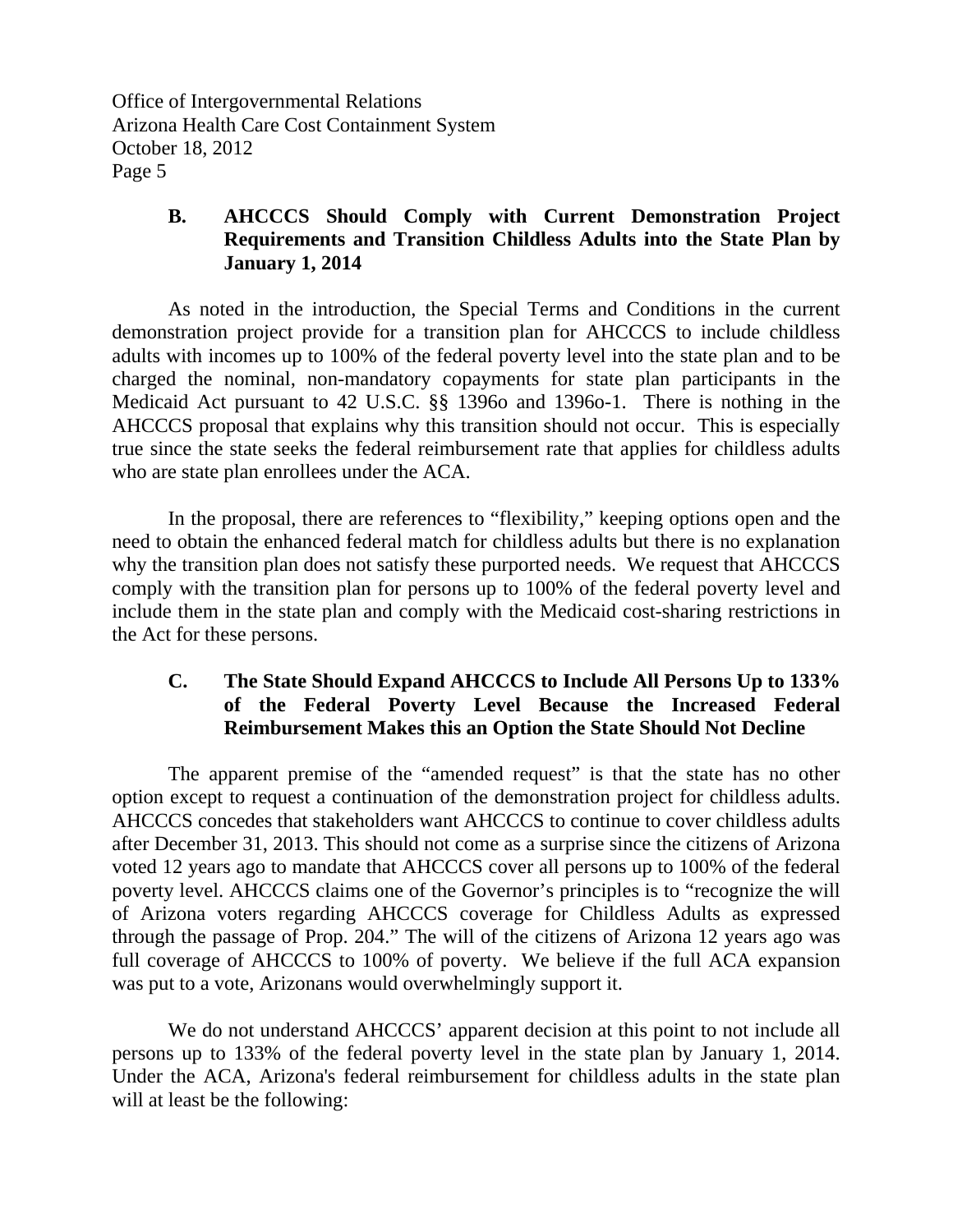$\overline{a}$ 

| Year    | FMAP for newly eligible    | FMAP for adults already                |
|---------|----------------------------|----------------------------------------|
|         | expansion adults (100-133% | eligible (below 100% FPL) <sup>2</sup> |
|         | FPL)                       |                                        |
| 2014    | 100%                       | $65.68^{3} + (0.5(100 -$               |
|         |                            | $65.68 = 82.84\%$                      |
| 2015    | <b>100</b>                 | $65.68+(0.6(100-$                      |
|         |                            | $(65.68)$ =86.27%                      |
| 2016    | 100                        | $65.68+(0.7(100-$                      |
|         |                            | $65.68 = 89.70$                        |
| 2017    | 95                         | $65.68+(0.8(94-$                       |
|         |                            | $(65.68)) = 88.33$                     |
| 2018    | 94                         | $65.68+(0.9(94-$                       |
|         |                            | $(65.68))=91.17$                       |
| 2019    | 93                         | $65.68+(1(93-65.68)=93$                |
| 2020    | 90                         | 90                                     |
| $2021+$ | 90                         | 90                                     |

 AHCCCS does not provide any rationale for not covering all persons including childless adults up to 133% of the poverty level beginning in 2014. For the years 2014 through 2016 the federal reimbursement rate for persons between 100-133% of poverty is 100%. After 2016, the rate drops slowly to 90% by 2020 and 2021. Thus, over the eight year period, the lowest reimbursement rate for the 100-133% population is 90%. For every one dollar the state spends, the federal government will reimburse the state at least \$9.

 For childless adults with incomes up to 100% in the state plan, the reimbursement rate increases by at least 50% from the current reimbursement rate and continues to increase up to 93% in 2019. For 2020 and 2021, it is 90%. Again the receipt of at least \$9 for every one dollar in state expenditures is significant.

<sup>2</sup> Formula is: Base FMAP + Percentage of Transition FMAP (NewlyEligibleFMAP-BaseFMAP)). 42 U.S.C. 1396d(z)(2)(B)(ii). Further information available at: http://www.medicaid.gov/State-Resource-Center/downloads/FMAP\_for\_Newly\_Eligible \_Mandatory\_ Individuals\_and\_Expansion\_States.pdf

<sup>3</sup> Arizona Base FMAP is from 2013, found at http://www.statehealthfacts.org.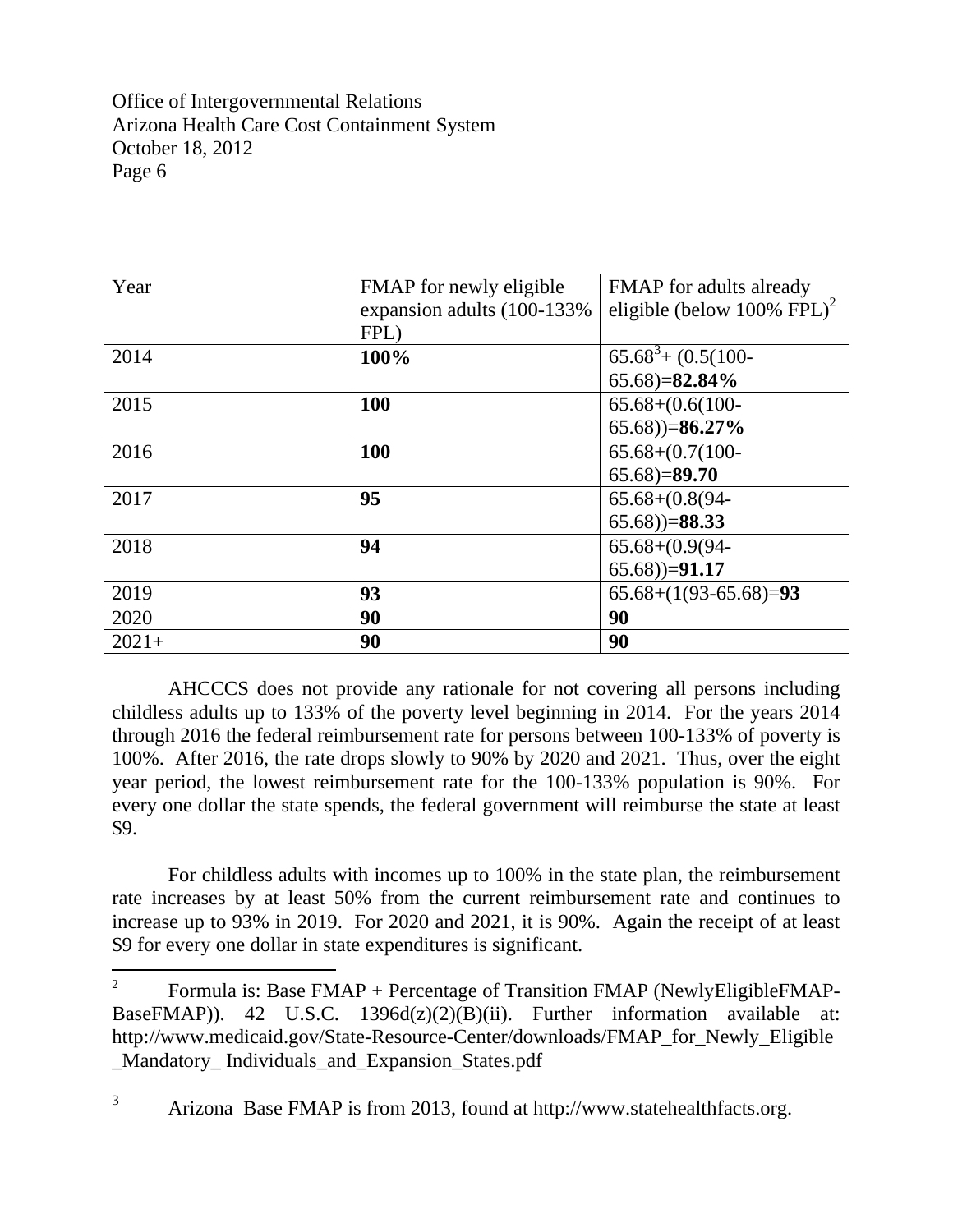The AHCCCS proposal makes no mention of the option to expand AHCCCS to persons whose incomes are 100-133% of poverty and we interpret the proposal to mean that AHCCCS does not intend to expand its program to cover these persons in the state plan or at all. Full ACA expansion guarantees compliance with Proposition 204, ensures the enhanced federal reimbursement and appears to cost the state over 1.3 billion dollars *less* than coverage of childless adults under the current FMAP during the period 2014 through 2017. *See* AHCCCS Medicaid Expansion Cost Analysis.

In addition, using AHCCCS' Medicaid Expansion Cost Analysis, shows that comparing a full ACA expansion (option 1) with AHCCCS' proposal of covering childless adults up to 100% with the enhanced FMAP (option 3), option 1 would only cost the state 12 million dollars for the period 2014 through 2017. *Yet this modest sum would leverage more than 1.4 billion federal dollars.* We do not understand this shortsided approach. We object to the state's apparent decision to not fully implement the ACA and to not obtain these additional federal funds. If AHCCCS fails to implement the full expansion, the citizens of Arizona as well as the state economy will suffer.

## **1. There Are Significant Economic Benefits to the State for Full ACA Expansion**

 As noted above, AHCCCS' cost analysis shows the huge infusion of federal funds to the state if the state expands to 133% of poverty. The Grand Canyon Institute recently published an analysis of the economic benefits of the ACA for Arizona. "Arizona's Medicaid Options under the Affordable Care Act: Fiscal and Economic Consequences" September 26, 2012. http://grandcanyoninstitute. The policy paper was prepared by Dave Wells, Ph.D. The analysis looks at three options: (1) keep the freeze on enrollment for childless adults but add coverage for children 6-18 years old to 133%; (2) full compliance with Proposition 204 requirements for mandatory coverage of childless adults with incomes up to 100% of the federal poverty level and increased coverage for children 6-18 years old to 133%; and (3) full compliance with the ACA – coverage up to 133% of the federal poverty level for all persons.

The analysis assumed that if AHCCCS did not fully expand coverage to 133% of poverty that the federal reimbursement rate for childless adults would remain at the current level, approximately 66%. Page 7. This assumption is implicit in the AHCCCS proposal. The analysis found that for every federal funding dollar, the state's economy grew by 1.85 dollars and for every new job created by the initial inflow of federal funds, the multiplier effect resulted in nearly one additional job for a total of 1.97 jobs. Page 2.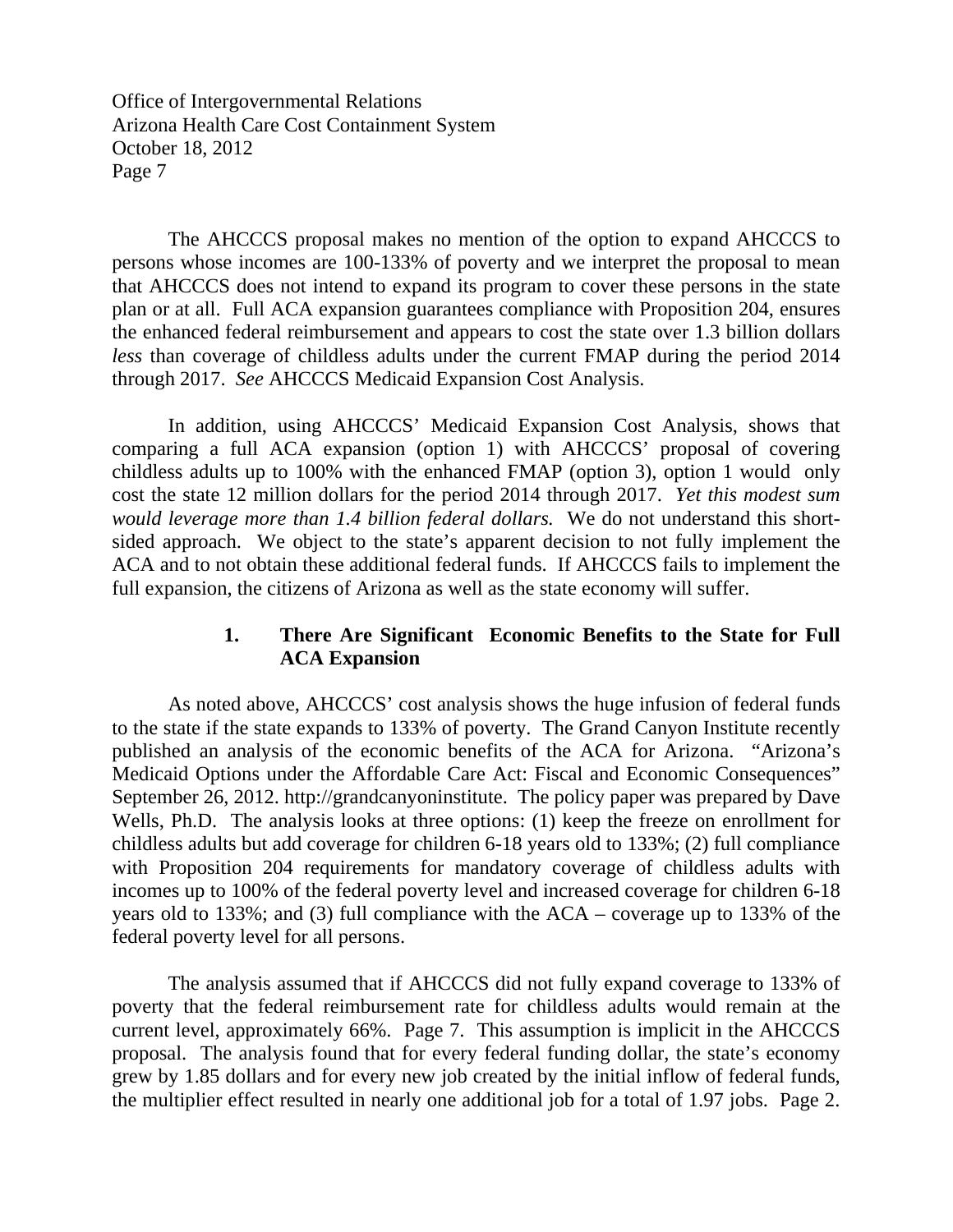The author concludes that by expanding AHCCCS to 133% of poverty, Arizona will create 21,000 jobs and save 1.2 billion dollars. He estimates that the state's economy will grow by 2.776 billion dollars and the unemployment rate will be reduced by .07%. Table 2, and page 3. The author concludes that full implementation of the ACA is "the clear preferred pathway for Arizona." Page 20.

In addition, the ACA provides incentives so that states will be able to shift state and locally funded mental health programs to Medicaid and receive the federal match. Thus, any assessment of the cost of the expansion must also consider the savings that will occur with full expansion. As an example, the ACA requires that newly eligible persons receive mental health and substance abuse services at parity with other benefits. *See* 42 U.S.C. § 1396u-7(b)(6). It is our understanding that much of the current funding for the state's Seriously Mentally Ill ("SMI") program will be covered by the ACA. There are numerous other provisions in the ACA that allow the state to shift what are typically state costs to the Medicaid program. *See, e.g.,* 42 U.S.C. 1396n (community based services that may include housing and other supportive services).

Finally, regardless whether Arizona expands to full ACA compliance, the state is going to lose funding for uncompensated care under the ACA. 42 U.S.C. § 1396r-4(f)(7)(B). The ACA dramatically reduces the Medicaid Disproportionate Share Hospital ("DSH") programs because it is expected that full ACA implementation will result in fewer persons receiving uncompensated care. If Arizona does not implement the full ACA expansion, the number of persons seeking uncompensated care will remain high yet the DSH payments will decrease. For Arizona to lose both the higher FMAP and DSH payments would severely reduce federal dollars that are an integral support for our state Medicaid providers/system. There are many analyses of the ACA and its impact on state budgets. *See, e.g.,* Center for Budget Reform and Policy Priorities "How Health Reform's Medicaid Expansion Will Impact State Budgets," July 25, 2012 at http://www.cbpp.org/cms/index.cfm?fa=view8id=3801; National Health Law Program or Medicaid Expansion Toolbox at www.healthlaw.org.; "50 Reasons Medicaid Expansion is Good for Your State," Jane Perkins, August 2, 2012 at www.healthlaw.org. The state should proceed with full ACA expansion.

#### **2. Full ACA Expansion Will Save Lives and Improve Health**

Not only are there significant economic benefits to the state if there is full ACA expansion, but there also are documented improvements in health for those covered by Medicaid. The main benefit of healthcare is that it saves lives. The New England Journal of Medicine on September 13, 2012, published a research paper on this issue.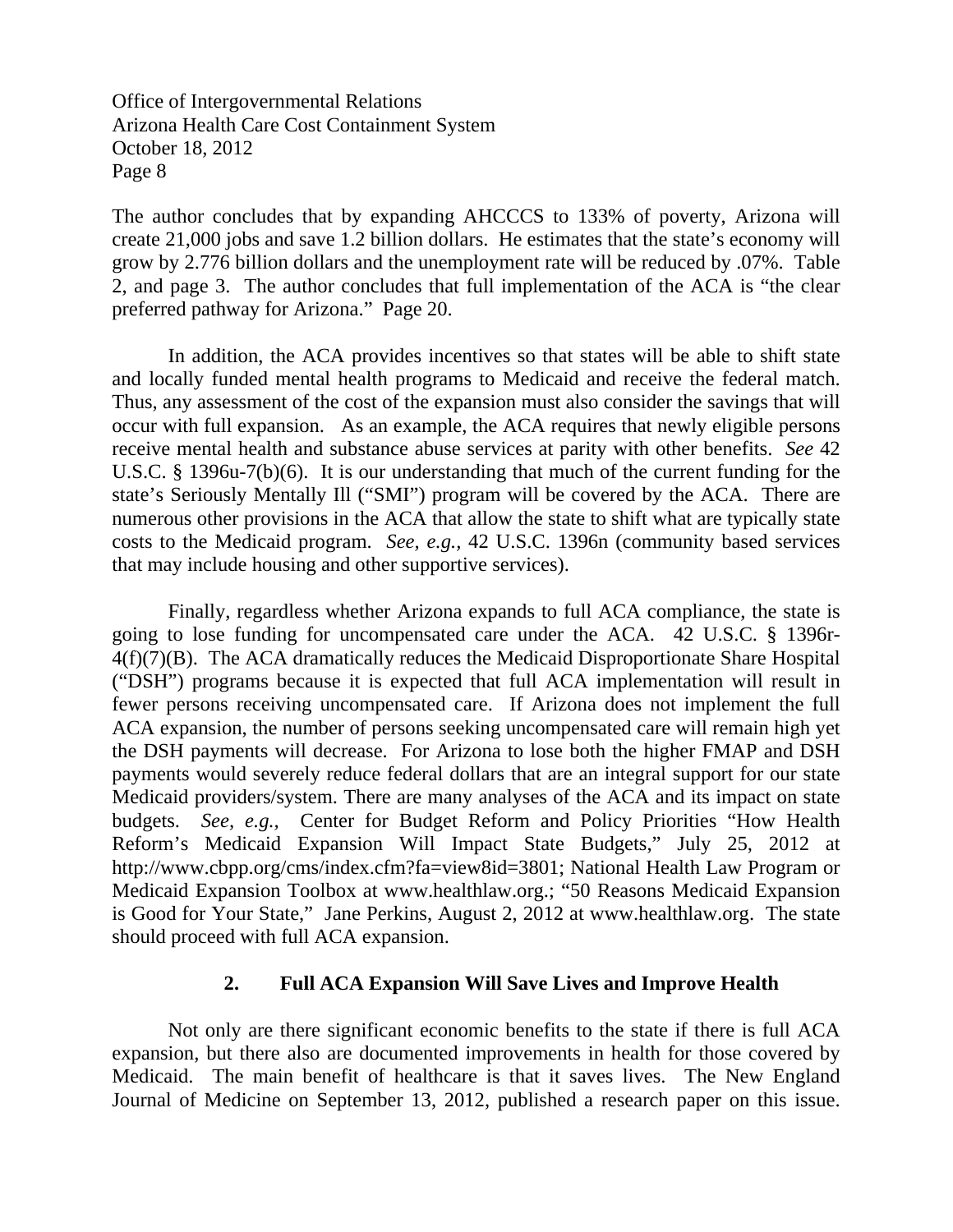"Mortality and Access to Care Among Adults After State Medicaid Expansions," Sommers *et al.* at www.nejm.org.doi/full/10.1056/NEJMsa1202099. This study looked at the medical effects of expansion of Medicaid in three states, Arizona, Maine and New York, compared to neighboring states without expansions. Medicaid expansion showed a significant reduction in mortality with the greatest reductions for older adults, non-whites and residents of poorer counties. Improved access to care, decreased rates of delayed care because of cost and increased rates of self-reported health status were also found. Results and Tables 1-4.

 It is well documented in the research that persons without health care coverage forego preventative and necessary care. *See, e.g., Kaiser Commission on Medicaid and the Uninsured, Pub. No. 7451-05, The Uninsured: A Primer (2009)* at page 7. Persons with chronic conditions such as diabetes, asthma and cancer, require on-going treatment and monitoring. The research conclusively shows the shortsightedness of not providing health care for these persons. As an example, individuals with diabetes can face lifethreatening complications if the disease is not treated on a regular basis. Persons without health care coverage who postpone care due to a lack of access have a much higher risk of developing complications. Diabetics who cannot acquire needed medication, are substantially more likely to require hospitalization. Diabetes is the leading cause of new cases of blindness, end-stage chronic irreversible kidney disease, and lower-extremity amputations not related to injury. *Centers for Disease Control and Prevention, Diabetes: Successes and Opportunities for Population-Based Prevention and Control, At-a-Glance 2010* (2010). These are all conditions which result in a loss of health that cannot be remedied by emergency treatment.

 Without AHCCCS, persons with chronic medical conditions will face a cycle of emergency treatment, stabilization, discharge, deterioration, and renewed emergency treatment. Moreover, without access to medical care, the costs in the AHCCCS program will shift to emergency care, a more costly medical service. *See* discussion in Section G below.

Finally, the AHCCCS executive summary alludes to the fact that persons with incomes above 100% can apply for the insurance exchange. Persons with incomes less than 133% of the federal poverty level are expected to be state plan enrollees and do not have adequate incomes to participate in the exchanges. *See* http://www.cbo.gov/sites/default/ files/cbofiles/attachments/43472-07-024-2012- CoverageEstimates.pdf. If they cannot afford the exchange coverage these persons will increase the uncompensated care costs and potentially be subject to penalties. The fact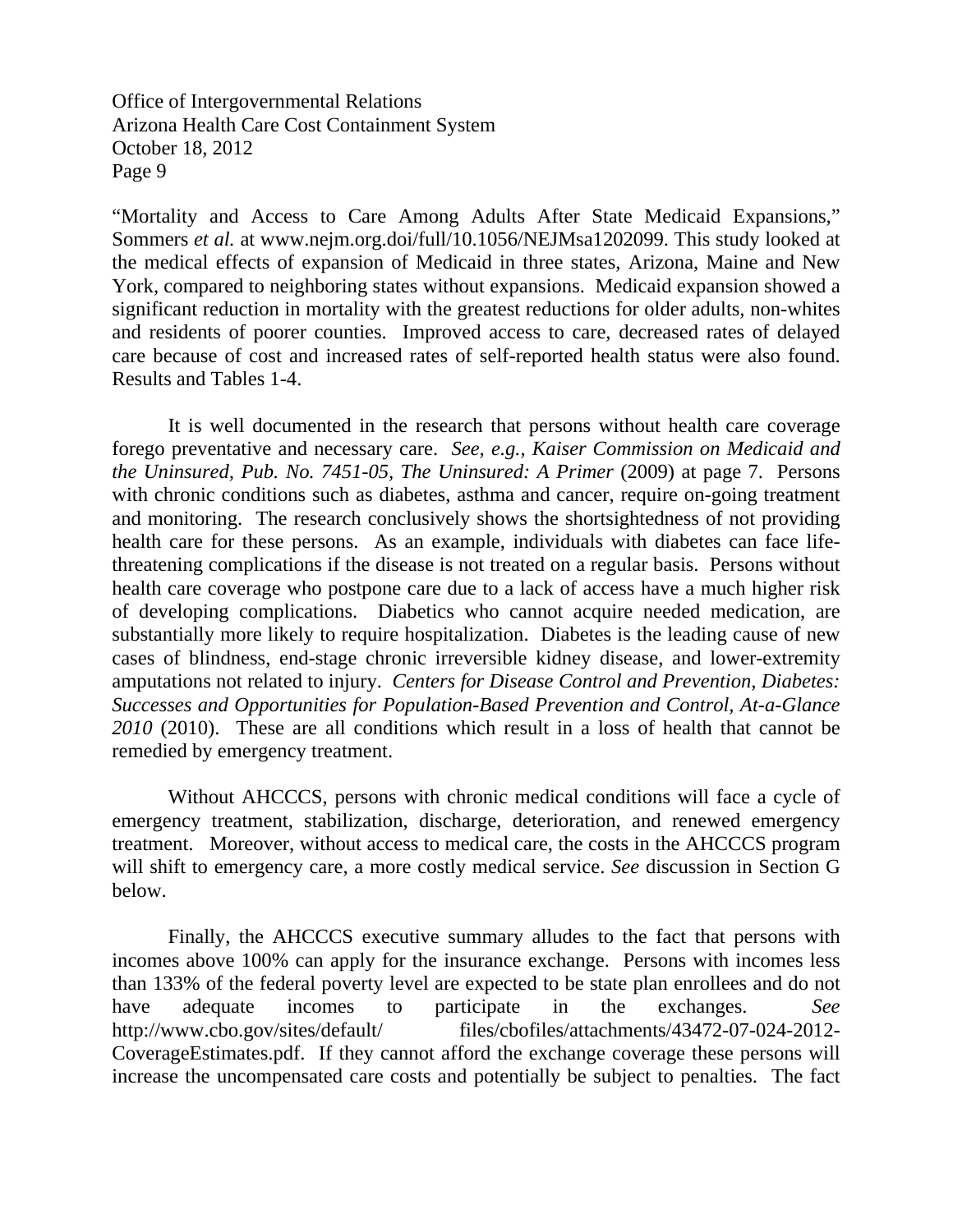that these persons hypothetically could go into the exchange is not a reason to not fully implement the ACA.

## **3. AHCCCS' Proposal to Limit the Childless Adult Coverage to "Available Resources" Cannot Be Justified When the High FMAP Is Available**

With the passage of the ACA and its expected implementation on January 1, 2014, the state should take full advantage of the significantly increased FMAP. To continue to insist that AHCCCS intends to provide coverage to childless adults with "available resources" when the FMAP is so high, is not justifiable. It is not just state funding, but also the federal government's funding that must be considered. As noted above, AHCCCS's Medicaid Expansion Cost Analysis shows that if the state expands to 133% of poverty, it only costs the state 12 million dollars more than expanding the childless adults to 100% of poverty with the enhanced FMAP *but the federal government's reimbursement goes up 1.4 billion dollars.* AHCCCS' analysis also shows that the full ACA expansion costs 1.3 billion dollars less in state funds than coverage for childless adults under the current FMAP. These huge sums of federal funds are available to the state and must be secured.

Any effort to continue the freeze on enrollment for childless adults also is not justifiable and violates the will of the people. In the last year, over 100,000 persons have fallen off the childless adult program. These are our most vulnerable citizens. They are the homeless, persons with mental impairments, those without stable residences and those who find it difficult to navigate the state system and submit documentation to state agencies. If the freeze continues, there will be more preventable hardship.

## **D. AHCCCS Failed to Provide for Meaningful Public Input**

The process AHCCCS has instituted for the request does not provide for meaningful public input as required by federal law. In the news announcement, AHCCCS stated that "[t]o begin the dialogue with the federal government on this matter, AHCCCS has submitted a waiver amendment." Having already submitted the waiver amendment, AHCCCS subsequently set a 30-day public comment period for the waiver amendment request dated September 18, 2012. Although AHCCCS states it will consider the public comments, it is clear AHCCCS already has made up its mind to proceed with the request. On the AHCCCS website, AHCCCS states that "[o]nce the comment period is closed … AHCCCS will formally submit the waiver amendment request to the Centers for Medicare and Medicaid Services ("CMS")." www.azahcccs.gov/reporting/federal/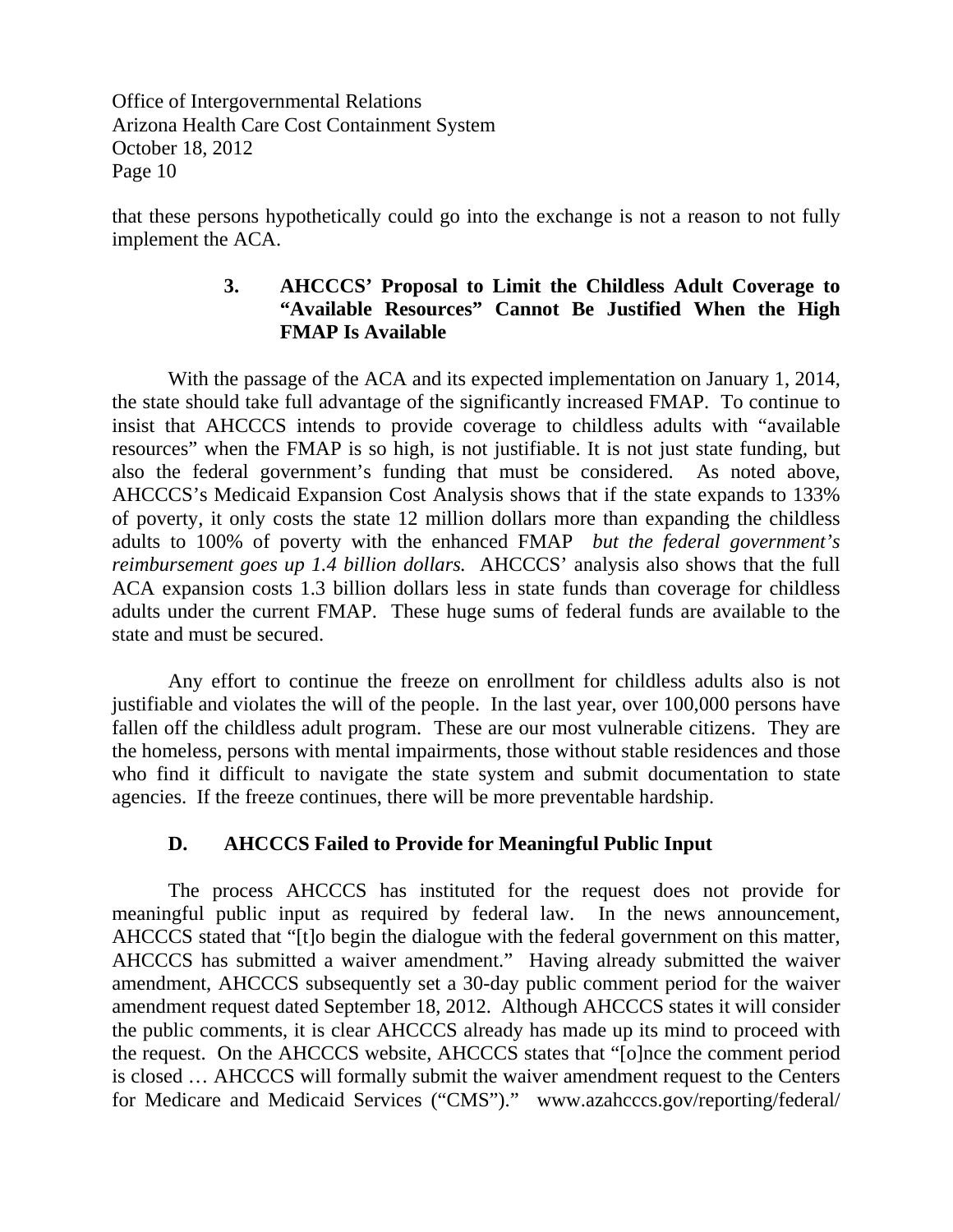waiver.aspx.?ID=Pending\*. In addition, there is no statement that AHCCCS will consider public comments and two of the three public meetings will occur on October 17 and 18, just 1 and 2 days, respectively, before the end of the comment period.

In the ACA, Congress recognized the importance of meaningful public participation in the design of Section 1115 demonstration waivers. 42 U.S.C. §  $1315(d)(1)$ . The ACA required the Secretary of the Department of Health and Human Services ("HHS") to promulgate regulations for transparency and public notice and comment procedures to ensure a meaningful level of public input for applications and renewals of projects that impact eligibility, enrollment, benefits, cost-sharing or financing.  $42 \text{ U.S.C. }$  §  $1315(d)(1)$  and (2). CMS proposed regulations to implement 42 U.S.C. § 1315(d) and the final regulations were effective April 27, 2012. 42 C.F.R. §§ 431.400-427. The introduction to the proposed regulations outlines the historical lack of public input for demonstration projects. The federal government has made a broad commitment to transparency and meaningful public input for demonstration waivers and these regulations are intended to implement that commitment.

 The process AHCCCS is utilizing does not provide the transparency and meaningful public input intended by 42 U.S.C. § 1315(d) and the federal regulations. Under the federal regulations, transparency and meaningful public input at the state level require three major components. First, there must be public notice of the proposed demonstration waiver with sufficient detail to allow the public to understand the proposed changes and respond. 42 C.F.R.  $\S$  431.408(a)(1). Second, the state must allow a sufficient time and appropriate forum for the public to comment on the state's proposal with at least a 30-day comment period. *Id.* Third, the state must review and consider the public comments. 42 C.F.R. § 431.412(c)(2)(vii).

 Critical to ensuring meaningful participation is the requirement that the state actually consider and address the matters raised by the public comments. The regulations emphasize that public participation must be meaningful. If a state does not seek or consider public input, meaningful participation cannot occur. The state also is required to include in its request issues raised by the public during the comment period and how the state considered those comments when developing the demonstration extension application. 42 C.F.R. § 431.412(c)(1)(vii).

 As explained above, AHCCCS has made up its mind and so public input will not be meaningful. Furthermore, AHCCCS' proposal does not provide the required information. The federal regulations require that the public notice "shall include all of the following information."  $42$  C.F.R. §  $431.408(a)(1)$ .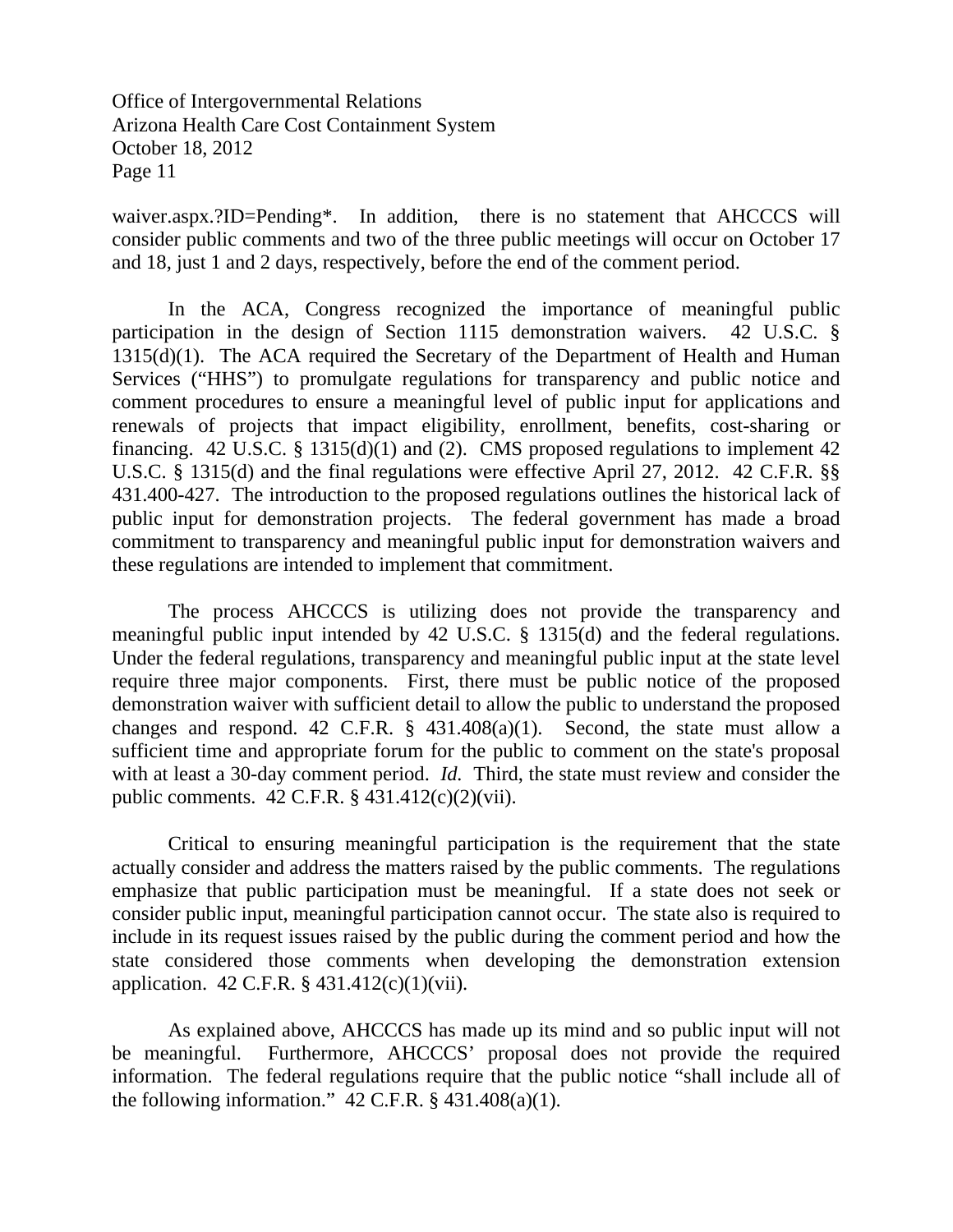> (i) A comprehensive description of the demonstration application or extension to be submitted to CMS that contains a sufficient level of detail to ensure meaningful input from the public, including:

> > (A) The program description, goals, and objectives to be implemented or extended under the demonstration project, including a description of the current or new beneficiaries who will be impacted by the demonstration.

> > (B) To the extent applicable, the proposed health care delivery system and the eligibility requirements, benefit coverage and cost sharing (premiums, copayments, and deductibles) required of individuals that will be impacted by the demonstration, and how such provisions vary from the State's current program features.

> > (C) An estimate of the expected increase or decrease in annual enrollment, and in annual aggregate expenditures, including historic enrollment or budgetary data, if applicable. This includes a financial analysis of any changes to the demonstration requested by the State in its extension re- quest.

> > (D) The hypothesis and evaluation parameters of the demonstration.

> > (E) The specific waiver and expenditure authorities that the State believes to be necessary to authorize the demonstration.

 AHCCCS provided only a cursory overview of the information required by paragraph A. AHCCCS also failed to provide the information required in paragraph C. As a preliminary matter, although AHCCCS attaches two cost summaries, it is impossible for the public to understand what assumptions AHCCCS made in reaching these cost summaries. There is no information provided explaining how AHCCCS calculated the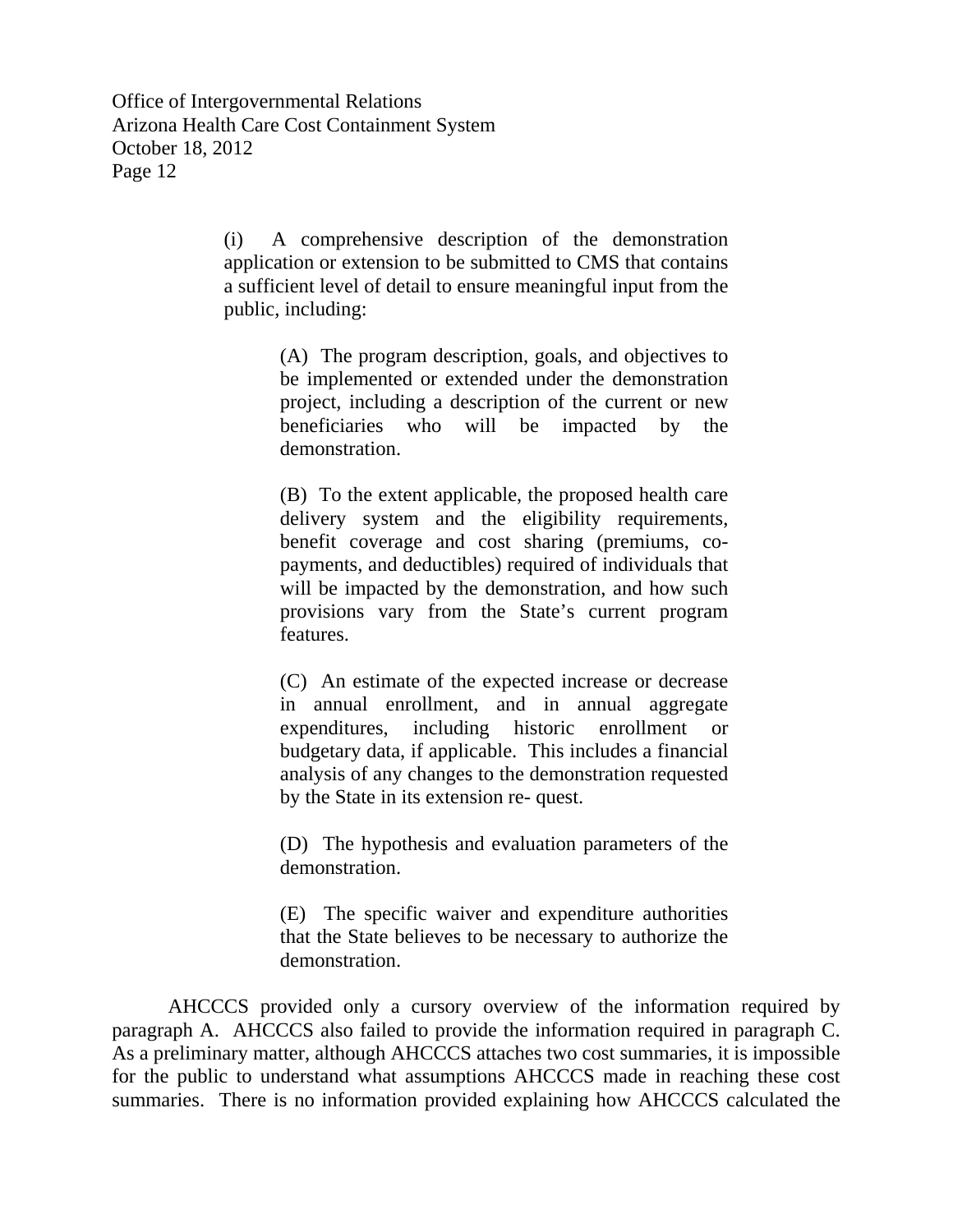costs. As an example, AHCCCS fails to provide per member per month costs it used in its calculations. Moreover, the summaries fail to segregate out childless adults in each option. In addition, although the summaries show either "total lives" or "increase in covered lives," there is no explanation on how these numbers were derived. Nor is there any indication that AHCCCS considered any savings that the state would achieve from the full ACA expansion including the shift of state and local costs for medical care to the Medicaid program.

In addition, for one of the expansion cost analysis/summary, AHCCCS uses the terms "Transitional match" for option 1 and "Enhanced Transitional match" for option 3 without explaining what the difference is, if any. In the written request the term "enhanced FMAP" is used. Clearly the information required in paragraph C above was not provided. Thus, it is impossible for the public to understand the cost summaries and evaluate whether AHCCCS' financial analyses are correct.

 The information requested in paragraph D also is not provided. As an example, for "details," the AHCCCS proposal states: "This amendment seeks to maintain a current program beyond the stated termination date of December 31, 2013. There are no other anticipated changes at this time." For "evaluation design," the proposal only states that "The State proposes to apply the same evaluation criteria to this proposal that it currently applies to this Demonstration population." The inadequacy of the current draft evaluation is discussed in Section H below.

## **E. The Proposed Section 1115 Childless Adult Amendment Request Fails to Satisfy Federal Requirements for Demonstration Projects**

Although we request that AHCCCS expand to cover all persons up to 133% of the federal poverty level as state plan enrollees pursuant to 42 U.S.C. §  $1396a(a)(10)(A)(i)(VII)$ , we also address the demonstration extension request. In this and subsequent sections, we explain the reasons why the demonstration extension does not comply with federal law and should be scrapped.

Section 1115 of the Social Security Act, 42 U.S.C. § 1315(a) authorizes the Secretary under certain conditions to approve "experimental, pilot or demonstration projects" that are "likely to assist in promoting the objectives of the Medicaid Act." The hallmark of Section 1115 is its requirement of research or experimentation. Thus, section 1115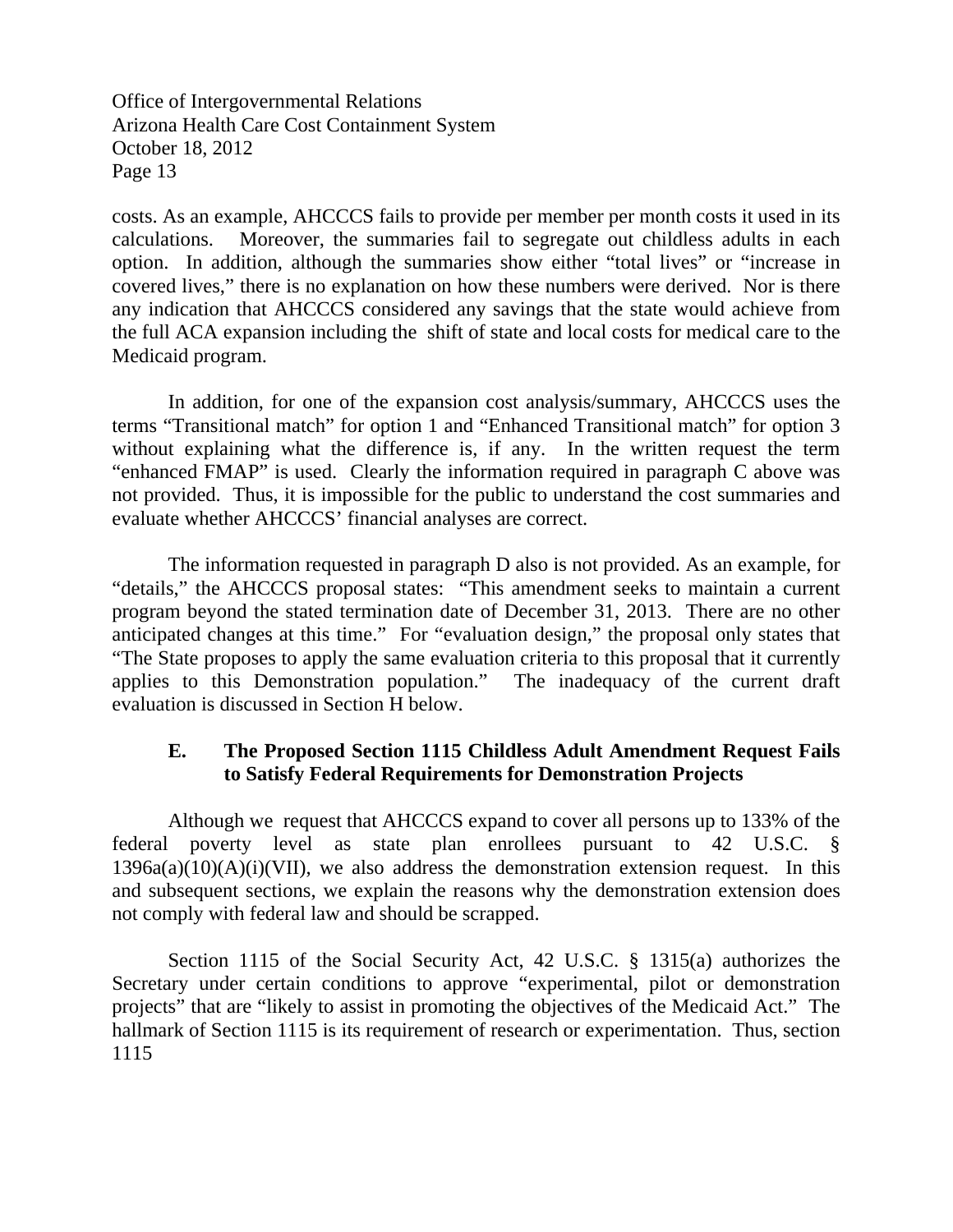> was not enacted to enable states to save money or to evade federal requirements but to 'test out new ideas and ways of dealing with problems of public welfare recipients.' [citation omitted].

*Beno v. Shalala, 30 F.3d 1057, 1069 (9<sup>th</sup> Cir. 1994); <i>See also, Newton-Nations v. Betlach,* 660 F.3d 370, 380 (9th Cir. 2011). In *Beno*, the Ninth Circuit held Section 1315(a) "plainly obligates the Secretary to evaluate the merits of a proposed state project, including its scope and potential impact" on recipients. *Id.* at 1068. Under *Beno*, there are three main parts to the required analysis. First, the Secretary must determine that the project has research or demonstration value. *Id*. at 1069. Second, the proposed project must assist in promoting the objectives of the Act. *Id.* As part of this assessment, the Secretary must consider the impact the demonstration project has on the persons the Medicaid Act was intended to protect. *Id.* Part of this assessment implies the collection of data. *Id.* at 1070-71 and fn. 30. Finally, the Secretary can only approve Section 1315 projects for the "extent and period" necessary. *Id.* at 1071.

The only rationale AHCCCS provides for the proposed amendment request is to have "flexibility" to provide coverage for childless adults "within available resources." This rationale does not satisfy the statutory requirements for a Section 1115 demonstration project. Moreover, there is nothing experimental, pilot or demonstrational about covering childless adults up to 100% of the poverty level when as of January 1, 2014, all states are required to cover "all" persons up to 133% of the federal poverty level. Many states already have expanded coverage for childless adults under the ACA.

AHCCCS also fails to explain how this proposal promotes the objectives of the Medicaid Act, when the ACA requires coverage of childless adults as state plan participants. AHCCCS totally fails to provide any explanation about how a childless adult demonstration project extension meets the requirements of Section 1115.

## **F. The Proposed Continuation of the Mandatory and Heightened Copayments Is Inconsistent with the Medicaid Act's Strict Limits on Cost Sharing for Low-Income Persons Below 100% of Poverty**

AHCCCS wants to continue the heightened and mandatory copayments for prescriptions, doctor visits, and the non-emergency use of emergency room as well as the missed appointment penalty, and the transportation copayment. AHCCCS does not want to comply with the Medicaid Act cost sharing limits for state plan enrollees. Congress initially refers to cost sharing at 42 U.S.C.  $\S$  1396a(a)(14). According to section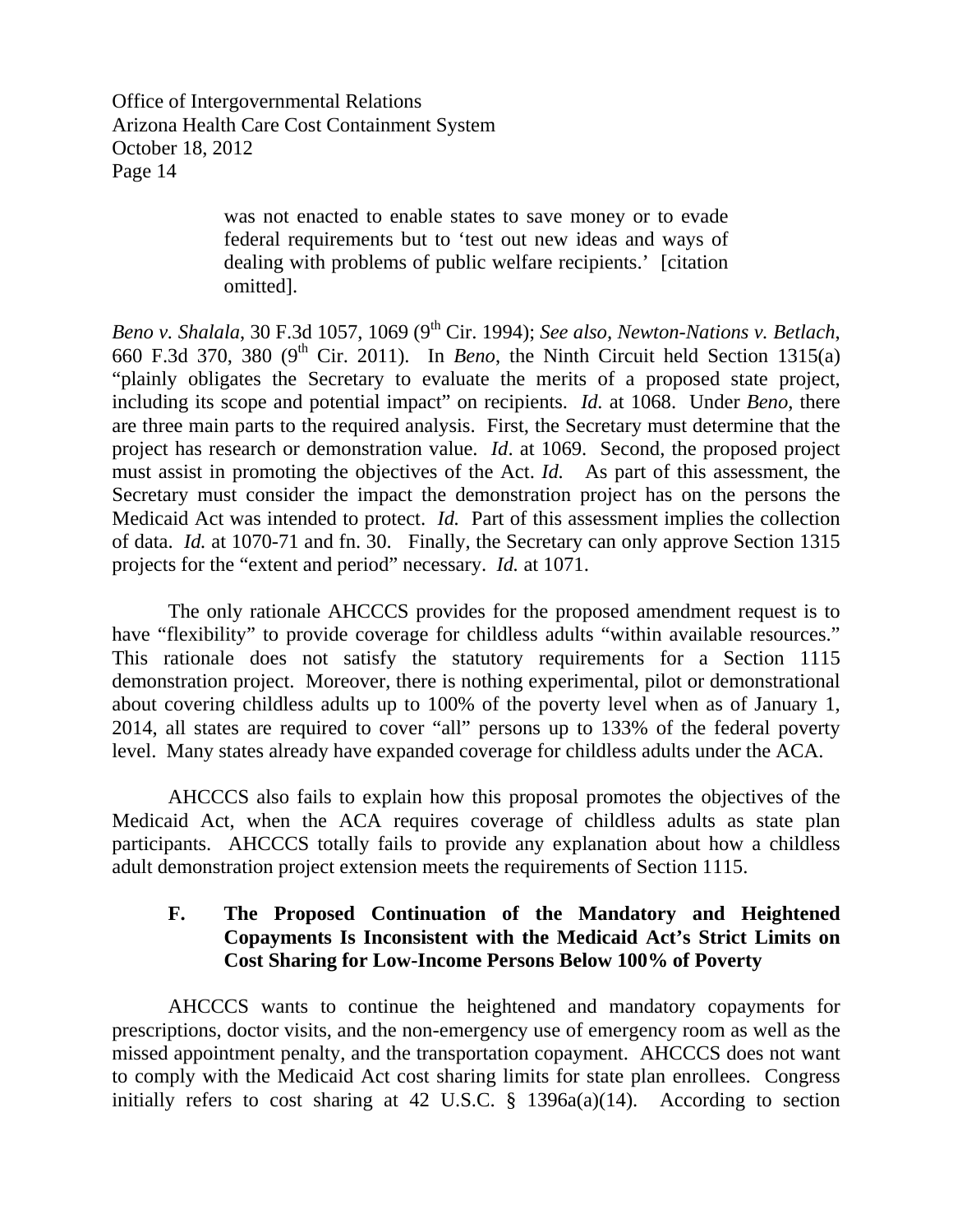1396a(14), the state plan must provide that, if cost sharing is being used, it will be imposed as provided in 42 U.S.C. § 1396o. *See also* Tax Equity and Fiscal Responsibility Act of 1982, Pub. L. No. 97-248, § 133 (adding 42 U.S.C. § 1396o).

The Medicaid Act also concerns the contents of a state plan. 42 U.S.C. § 1396o. This provision allows states to use various types of cost sharing, for example premiums and copayments, and is detailed concerning the copayments allowed. Among other things, it provides that "the state plan shall" impose only "nominal" copayments on individuals who are described in the Medicaid Act's mandatory categorically needy, optional categorically needy and medically needy provisions. *See* 42 U.S.C. § 1396o(a) (regarding categorically needy individuals described in section 1396a(a)(10)(A) or  $(E)(i)$ ; § 1396o(b) (regarding individuals other than those described in 1396a(a)(10)(A) or  $(E)$ ).

Although copayments are authorized, they are strictly limited for very low-income persons. 42 U.S.C. §§ 1396o, 1396o-1. This is a safety valve provision because lowincome persons have little or no discretionary income. While the Deficit Reduction Act of 2006 gave states additional flexibility for cost sharing, individuals with family income below 100% of the federal poverty level were exempt from this new flexibility. 42 U.S.C. § 1396o-1(a)(2)(A). For mandatory and optional Medicaid categories, only nominal copayments are allowed. 42 U.S.C. § 1396o(a)(3) and (b)(3).

The Medicaid Act refers to the definition of "nominal" contained in duly promulgated regulations in effect on July 1, 1982. *Id.* The federal regulations tie the permissible copayment to the amount the state Medicaid program pays for the service subjected to the copayment. *See* 42 U.S.C. 1396o-1(b); 42 C.F.R. § 447.54(a)(3). These amounts can be adjusted for the medical component of the consumer price index. *Id.* Currently, copayments may range from \$.65, when the Medicaid payment for the service is \$10.00 or less, up to a maximum of \$3.80, when the Medicaid payment for the service is \$50.01 or more. CMS Informational Bulletin, September 30, 2011, found at http://downloads.cms.gov/archived-downloads/ CMCSBulletins/downloads/CIB-9-30- 2011.pdf. Also, for individuals with family income below 100% of the federal poverty level, the copayments are non-mandatory, meaning that Medicaid providers cannot deny care to an eligible individual because of the inability to pay a copayment. 42 U.S.C. §§  $1396o(e)$ ; 1396o-1(a)(2)(A).

 There are many categories of persons and services exempt from copayments and others who can only be charged nominal copayments. *See, e.g.,* 42 U.S.C. §§ 1396o(a)(2), (b)(2), (b)(3); §§ 1396o-1(a)(2), (b)(3)(B). In addition, even for higher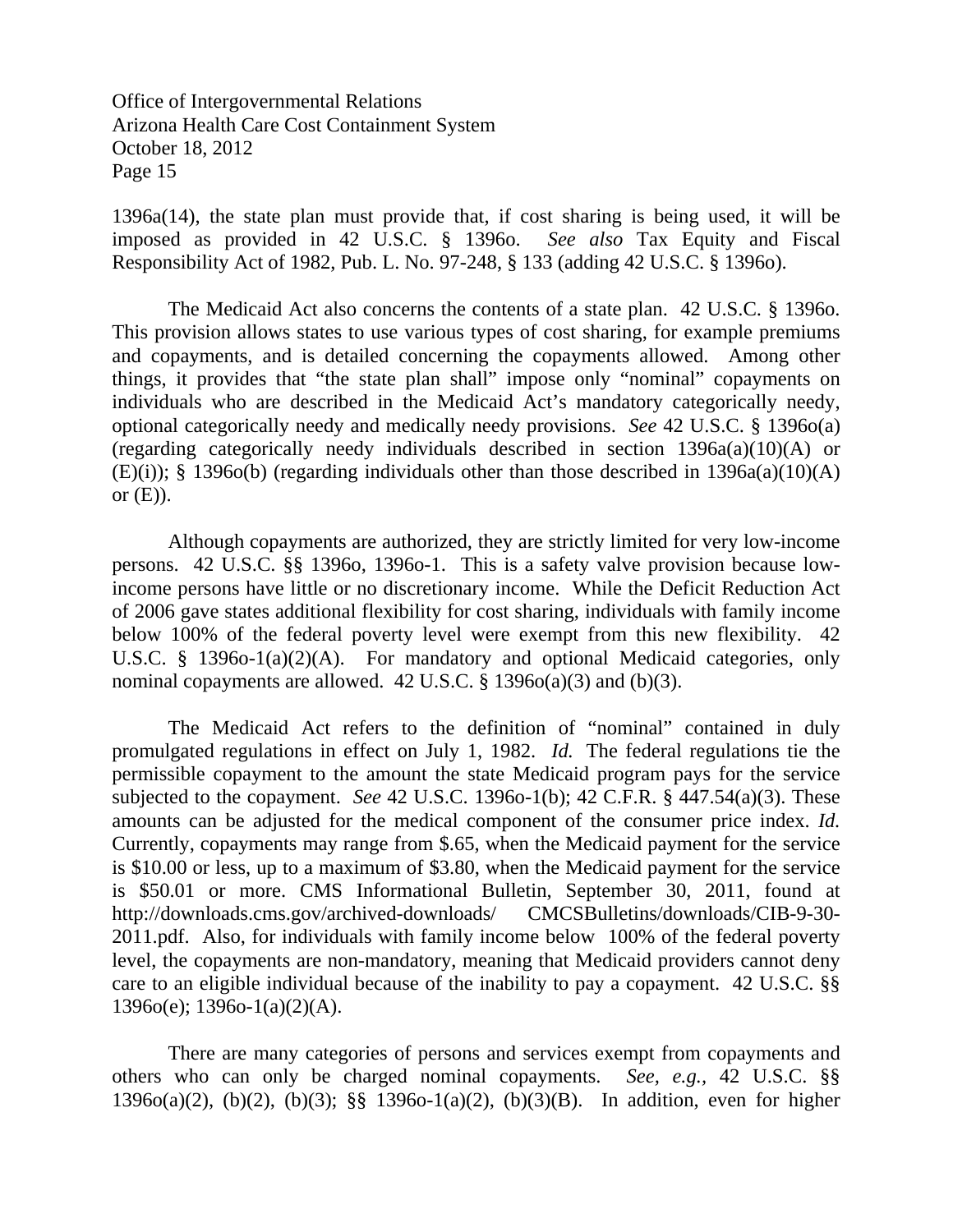income individuals, a state must include a cap on copayments of 5% of income. 42 U.S.C. § 1396o-1(b)(1)(B)(ii). All these protections would be eliminated under the AHCCCS proposal.

As of January 1, 2014, the current Demonstration Project requires AHCCCS to come into compliance with 42 U.S.C. § 1396o for childless adults. Special Terms and Conditions, Paragraph 36(b). Under that provision, the Secretary can only approve nonnominal cost-sharing under the waiver of a demonstration project. In addition, the Secretary must make specific findings "after public notice and the opportunity for comment." 42 U.S.C. § 1396o(f). Those required findings are that the demonstration project:

> (1) will test a unique and previously untested use of copayments,

(2) is limited to a period of not more than two years,

(3) will provide benefits to recipients of medical assistance, which can reasonably be expected to be equivalent to the risks to the recipients,

(4) is based on a reasonable hypothesis which the demonstration is designed to test in a methodologically sound manner, including the use of control groups of similar recipients of medical assistance in the area, and

(5) is voluntary, or makes provision for assumption of liability for preventable damage to the health of recipients of medical assistance resulting from involuntary participation.

AHCCCS' cost sharing requests does not purport to satisfy the requirements of 42 U.S.C. § 1396o(f). In fact, in an e-mail to the federal government on September 18, 2011, in response to a request concerning how AHCCCS would meet the requirements in section 1396o(f) if AHCCCS was allowed to impose heightened and mandatory copayments on state plan enrollees AHCCCS stated that "Congress has established an unattainable standard" in section 1396o(f). Attached as Exhibit 1.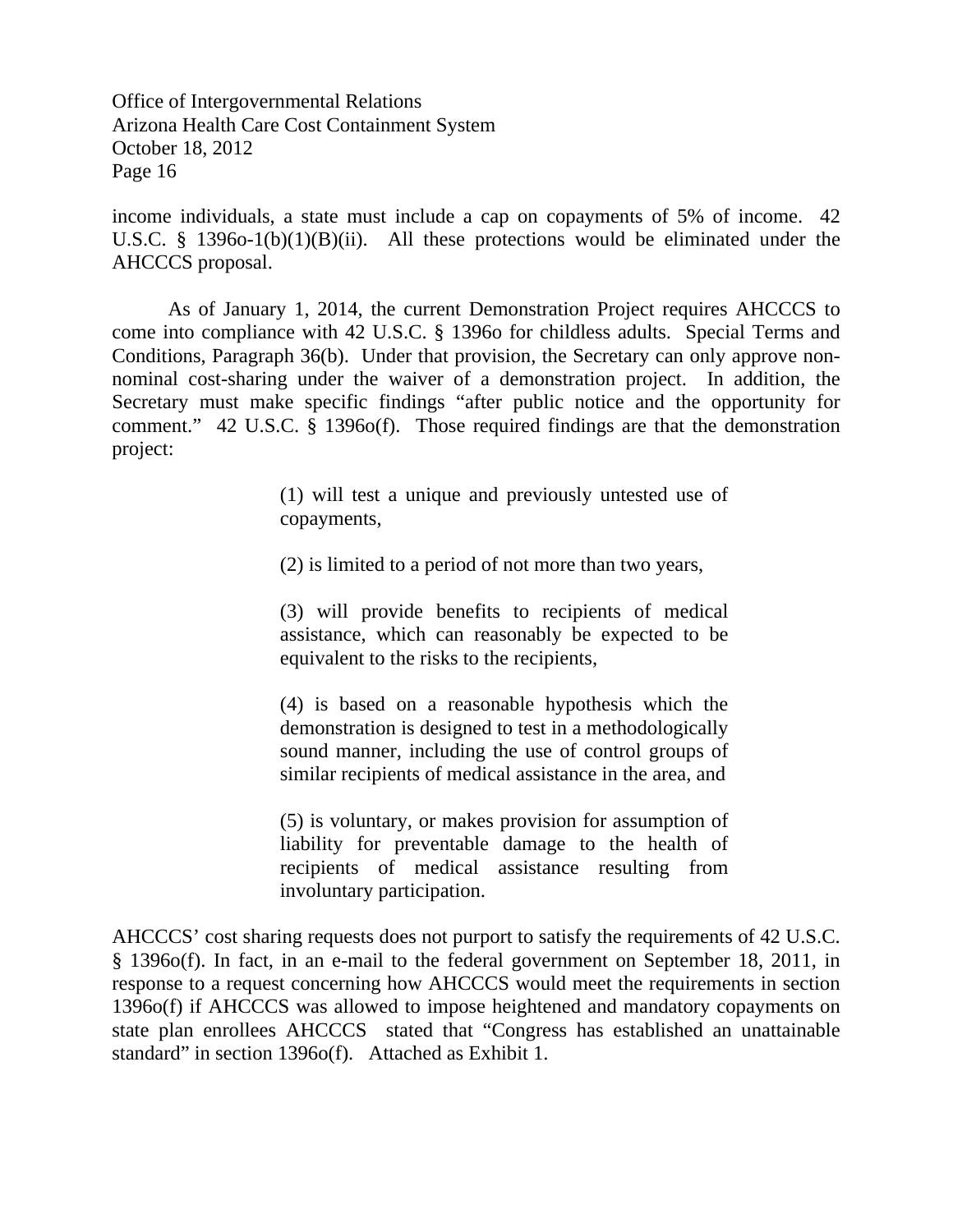What this request boils down to is another barrier to the receipt of health care. Certainly there is no factual support for a "unique and previously untested use of copayments, or a study based on a "reasonable hypothesis" to test in a "methodologically sound manner," or the use of control groups. 42 U.S.C. §1396o(f)(4). Nor is there any showing of how this will be voluntary.  $42 \text{ U.S.C. }$  \$1396o(f)(5).

 Finally, it is unconscionable that although AHCCCS has not evaluated the mandatory and heightened copayments it has imposed since October 2010 on prescriptions, office visits and the non-emergency use of the emergency room, to see if they hinder the ability of low-income persons to obtain needed medical care, AHCCCS proposes an extension of those copayments. Before AHCCCS considers a proposal to extend the copayments, it must draft a competent study, complete its study, analyze the data and make the results public.

# **G. The Proposed Continuation of the Mandatory and Heightened Copayments Does Not Satisfy the Requirements for Demonstration Projects Under 42 U.S.C. § 1315**

 AHCCCS seeks authority to continue the mandatory and heightened copayments for childless adults currently in place to "retain the personal responsibility component." By its own admission, there is nothing experimental, pilot or demonstrational about heightened and mandatory copayments for childless adults. AHCCCS has imposed the heightened and mandatory copayments since October 2010. In the past two years, AHCCCS has failed to conduct any valid experiment or evaluation of the copayments.

 Dr. Leighton Ku, a national expert on Medicaid and cost sharing prepared declarations in the *Newton-Nations* and *Wood v. Betlach*, CIV 12-08098 PCT DGC, litigation. In 2008, Dr. Ku submitted a declaration in *Newton-Nations v. Rodgers*, CIV 2003-2506 PHX EHC, in which he stated that "of all forms of cost sharing, copayments are the most heavily studied." Second Declaration of Leighton Ku, ¶ 9, ("Second Ku Dec."), attached as Exhibit 2. Dr. Ku's current resume is attached as Exhibit 3.

 Dr. Ku stated that the effects of copayments on the poor have been extensively researched and studied for over 30 years. Second Ku Dec. ¶¶ 9-18. Dr. Ku noted that a "substantial and rigorous body of research has consistently concluded" that individuals with incomes below the federal poverty level are more vulnerable to the adverse effects of copayments than other groups, and copayments cause these individuals "to use substantially fewer *essential* and *effective* medical services or medications." Copayments lead to an increase in emergency room visits and more hospitalizations. Second Ku Dec.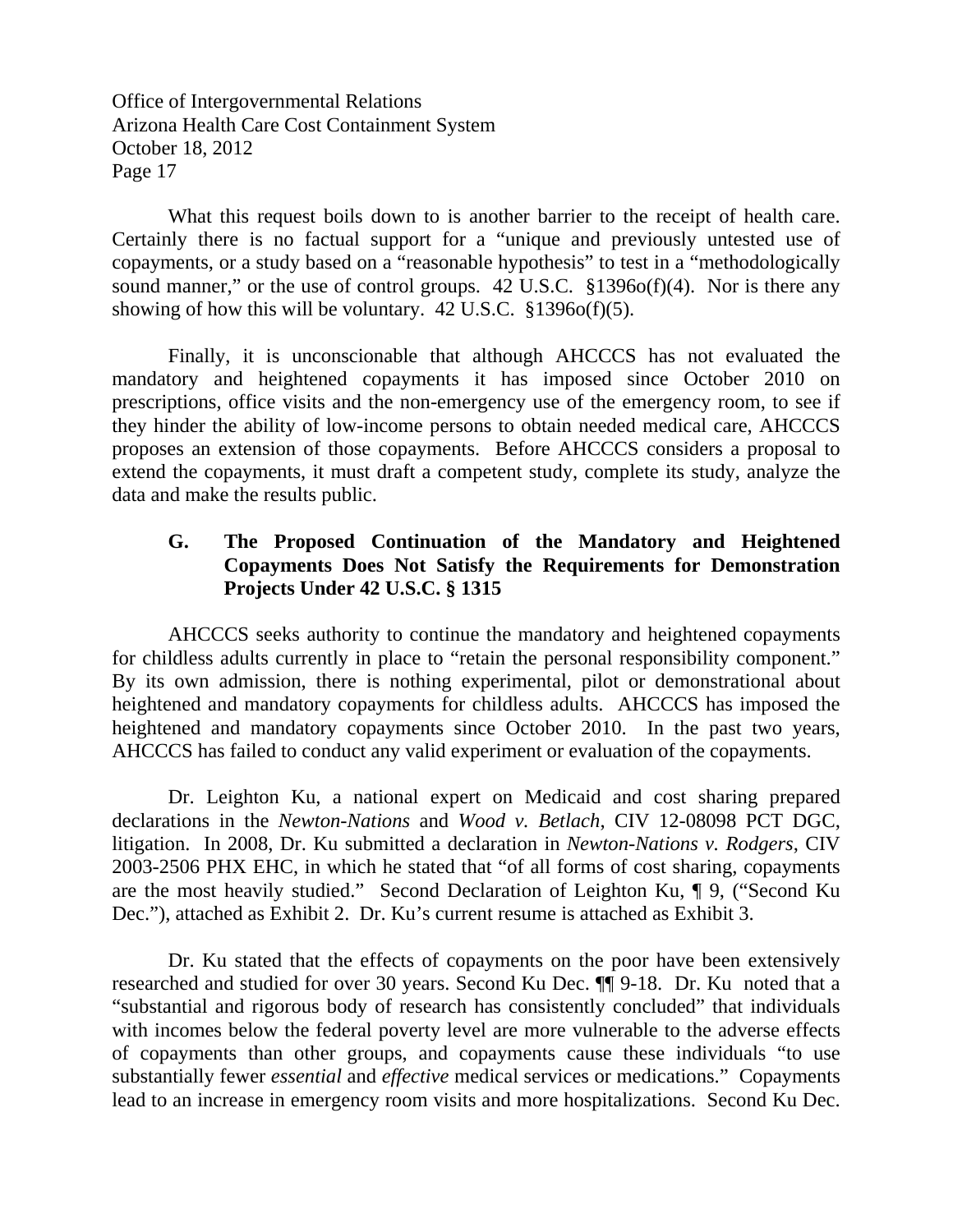¶¶ 10-17, 19 (emphasis in original). He noted that copayments have been shown to lead to poorer health for low-income persons and that copayments increase the use of emergency rooms when persons go without essential medications. Second Ku Dec. ¶ 11. When persons limit their use of medications because of the inability to pay for copayments, they are significantly more likely to experience heart attacks, strokes, and experience a decline in health. Second Ku Dec. ¶ 12. Dr Ku concludes that he knows of no "unique or untested" aspect of copayments. Second Ku Dec. ¶ 24.

The Institute and the National Health Law Program represent four Plaintiffs in the *Wood et al. v. Betlach et al.* case who challenge the current heightened and mandatory copayments for prescriptions, office visits and the non-emergency use of the emergency room that AHCCCS wants to continue until 2016. . Dr. Ku submitted a supplemental declaration in the *Wood* case in July 2012, in which he summarizes recent research on copayments. Supplemental Declaration of Leighton Ku. ("Supp. Ku Dec."), attached as Exhibit 4. Dr. Ku reiterates that over the last 40 years, the most heavily studied aspect of cost sharing is copayments and his expert opinion that copayments present barriers to low-income persons' receipt of needed medical care and medication. Supp. Ku Dec*.* ¶11. He cites studies in Tennessee and Oregon concerning access to medical care when copayments were imposed on similar populations to the childless adults in Arizona. Supp. Ku Dec*.* ¶¶14-15. In Tennessee, those who could not pay the copayments went without medical care. Supp. Ku Dec.  $\parallel$  14. In Oregon the researchers found the copayments led to reductions in prescription drug and office-based physician care, but increases in outpatient and inpatient hospital care. Thus, higher copayments on a population similar to the childless adults led patients to reduce their use of routine medication and medical care use, and this led to greater use of more expensive hospital services. Supp. Ku Dec*.* ¶ 15.

Dr. Ku cites a study of adult cancer patients in Georgia, where after copayments were raised, use of prescription medications went down, while emergency room visits increased and Medicaid expenditures increased. Supp. Ku Dec*.* ¶16. He also cites research that looked at whether copayments reduce the use of emergency rooms and found the copayments do not. Supp. Ku Dec. ¶¶18-19.

 AHCCCS has known about the effects of copayments on low-income persons for almost a decade. AHCCCS' consultants in 2003-04 reached similar conclusions that mandatory and heightened copayments would reduce utilization of preventative services and increase the use of costly hospital services by the affected persons: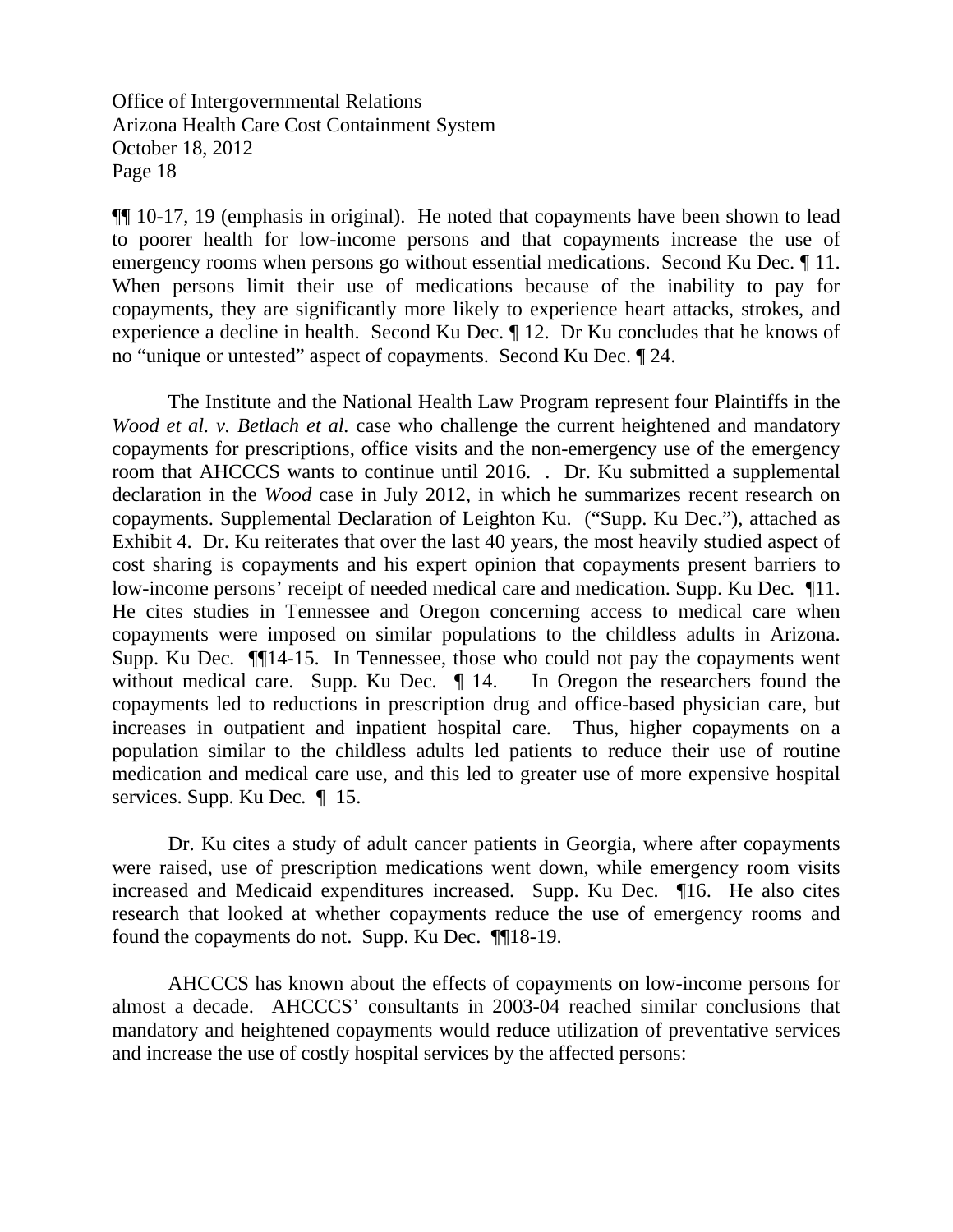> Based on a March 2003, Kaiser study on the impact of cost sharing on Medicaid and the uninsured, Mercer assumed lower utilization rates for the services to which co-pays applied, and increased the assumed utilization of inpatient hospital and emergency room services. The Kaiser Commission study, as well as several others, showed that when cost sharing is applied to a population like the TWG [with incomes below the poverty level], people will tend to forgo seeing their physician and having their prescriptions filled. Use of the hospital and emergency services will increase because the use of preventative services has decreased.

Defendant Rodgers' Answers to Plaintiffs' Interrogatories, No. 3 in *Newton-Nations* case. Exhibit 5.

The former director of AHCCCS explained in an e-mail to AHCCCS staff dated February 21, 2007, how cost sharing interferes with managed care. He concluded that "Cost sharing works against the notion of managed care." He further explained:

> Cost sharing is imposed to change beneficiary behavior or to make the beneficiary financially responsible for the service choices "they" make… If you are going to put co-payments and co-insurance on AHCCCS MCO [managed care organization] members it will work against the health plans medical management programs. The reason that AHCCCS has one of the lowest PMPM [per member per month payments] of all state Medicaid programs is our managed care model. Health plan[s] manage the utilization of members better than any cost sharing program would do. Cost sharing is for States that do not have Medicaid managed care.

Exhibit 6. The current AHCCCS director agreed. *Id.* We agree with them. AHCCCS' proposal is inconsistent with the managed care model it claims is so successful.

 Finally, these mandatory and heightened copayments fall heaviest on those with the most medical needs. Both the *Newton-Nations* and *Wood* cases have numerous declarations from persons adversely affected by the copayments. These are persons who often have applied for disability and have significant and chronic medical conditions.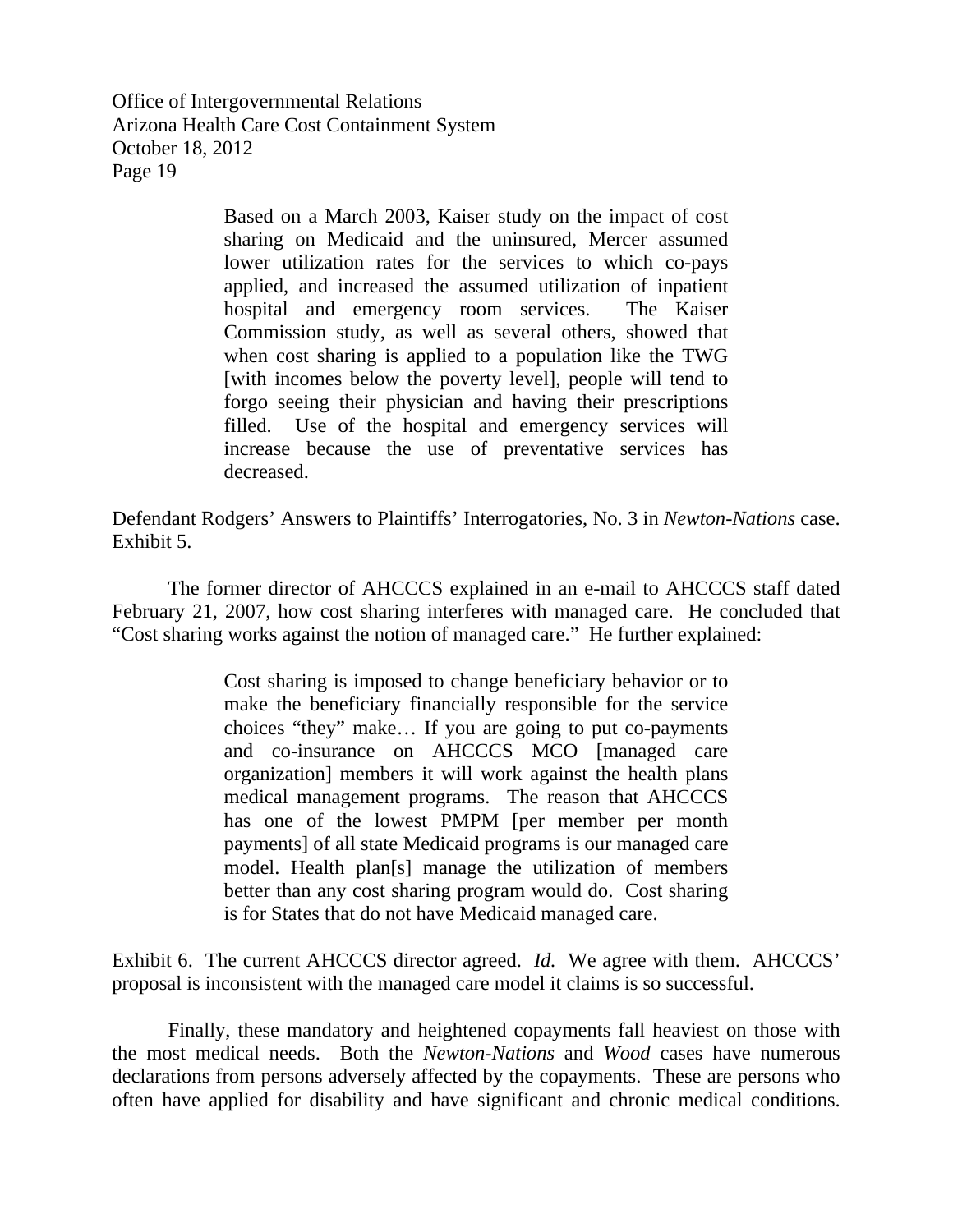They cannot afford the copayments and go without needed medical care. Without proper medical care, these persons end up using the most costly medical care in hospitals or emergency rooms.

## **H. AHCCCS' Current Evaluation Design Is Fundamentally Flawed and Useless and Should Not Be Used**

 AHCCCS proposes to continue to "apply the same criteria to the proposal that it currently applies to the Demonstration population." Currently, AHCCCS claims it will test four hypotheses. The first hypothesis is: "How will utilization of needed preventive, primary care, and treatment services be affected." The second hypothesis is: "To what extent will the imposition of the pharmacy copayments and copayments related to nonemergent use of emergency rooms ensure appropriate utilization of emergency room care and appropriate utilization of cost and clinically effective generic and brand name drugs." There is absolutely nothing novel, pilot or experimental about these hypotheses. As explained by Dr. Ku and noted by the Ninth Circuit in *Newton-Nations*, these hypotheses have been repeatedly tested by more than the 35 years of research that consistently concludes that the imposition of the challenged copayments on lower income beneficiaries results in these individuals using "substantially fewer *essential* and *effective*  medical services or medications" and an increase use of emergency rooms and hospitalizations. *See* Second Ku Decl., Exhibit 2 (emphasis in original). *Newton-Nations*, 660 F.3d at 381.

 Hypothesis three is: "Will the mandatory co-payments affect State and federal expenditures (per enrollee) in the short and long term." This hypothesis, which is tied to cost expenditures, is not a proper basis for a section 1315 proposal. Rather, the Secretary must look at the impact of the project on those whom the Medicaid Act is intended to serve, namely low income people. *Newton-Nations*, 660 F.3d at 381; *Beno*, 30 F.3d at 1069.

The fourth hypothesis is: Will there be an impact on physician participation, or physician willingness to accept appointments from the adults without dependent children population. In addition to adding nothing to the decades of copayment experimentation, hypothesis (iv) looks at physician participation and similarly fails to focus on the impact of the copayments on the beneficiaries. *Newton-Nations*, 660 F.3d at 381; *Beno*, 30 F.3d at 1069-1070.

In addition to the concerns about what AHCCCS proposes to study, there are concerns about AHCCCS' methodology. Dr. Ku has provided his expert opinion in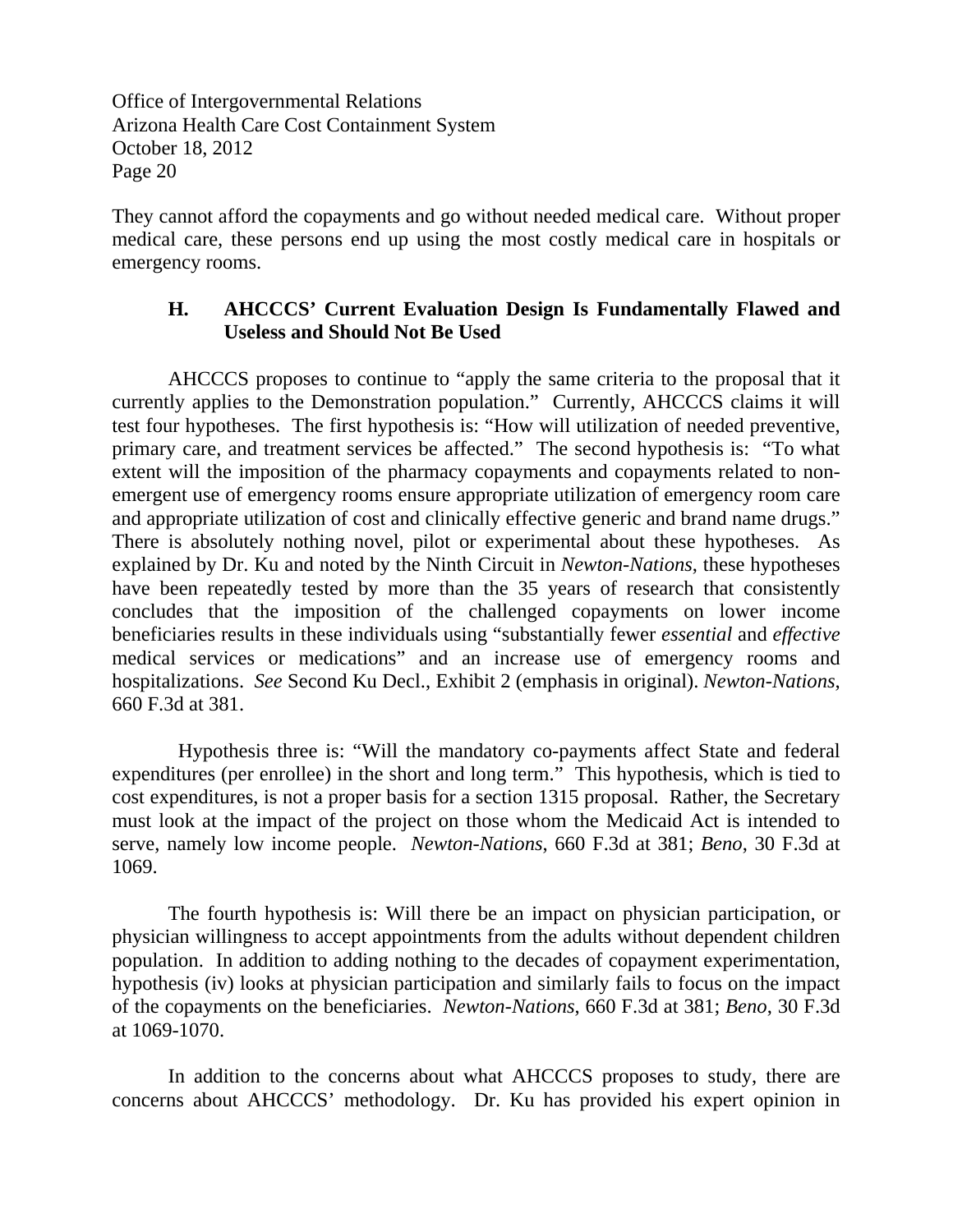*Wood v. Betlach*, CIV 12-08098 PCT DGC, concerning AHCCCS' draft evaluation plan for the copayments AHCCCS would like to continue beyond December 31, 2013. Suppl. Ku Dec., Exhibit 4. Dr. Ku's expert testimony is that a demonstration project must be designed to yield "meaningful and valid information that could be used to improve the Medicaid program on a broader basis." Suppl. Ku Dec. ¶25. His opinion based on his review of the evaluation plan is that the proposed copayment demonstration project in the *Wood* litigation and the evaluation that AHCCCS proposes to continue will not provide any "reasonable research insights . . . that have not been studied elsewhere repeatedly." Suppl. Ku Dec. ¶24. Dr. Ku's expert opinion is that "neither the State of Arizona not the Centers for Medicare and Medicaid Services have planned serious attempts to research new or novel approaches to deliver care with respect to cost-sharing that would offer meaningful information about the effects of cost-sharing." Suppl. Ku Dec. ¶24.

Dr. Ku also assessed the draft evaluation plan to see if it would yield anything useful. He noted that the plan did not have an independent evaluation and is fatally flawed. *Id.* . Suppl. Ku Dec. ¶[31-39. The plan purports to test the effect of copayments on medications, office visits, the use of the emergency room and to evaluate the transportation copayment and the missed appointment fee at the same time and on the same persons. Suppl. Ku Dec.  $\P$  31-32, 34, 36, 38, 40-42. Dr. Ku concluded the findings will be useless. He likens this study to a study of a grocery store

> that is trying to test, all at the same time, the effects of special sales coupons, changes in shopping cart size and the presence of pleasing background music, on consumers' shopping behaviors simply by looking at changes in the average grocery expenditures per customer in Time A vs Time B. Even if you observed a \$3 difference in average grocery bills, you would not be able to determine [the cause]. The weak evaluation design would not produce useful findings.

Suppl. Ku Dec. ¶40.

 AHCCCS has imposed the heightened and mandatory copayments since October 2010, and as of the date of this letter has not crafted a competent evaluation plan and thus has not completed an evaluation of the copayments. There is no lawful justification to extend these copayments and AHCCCS should not request the extension.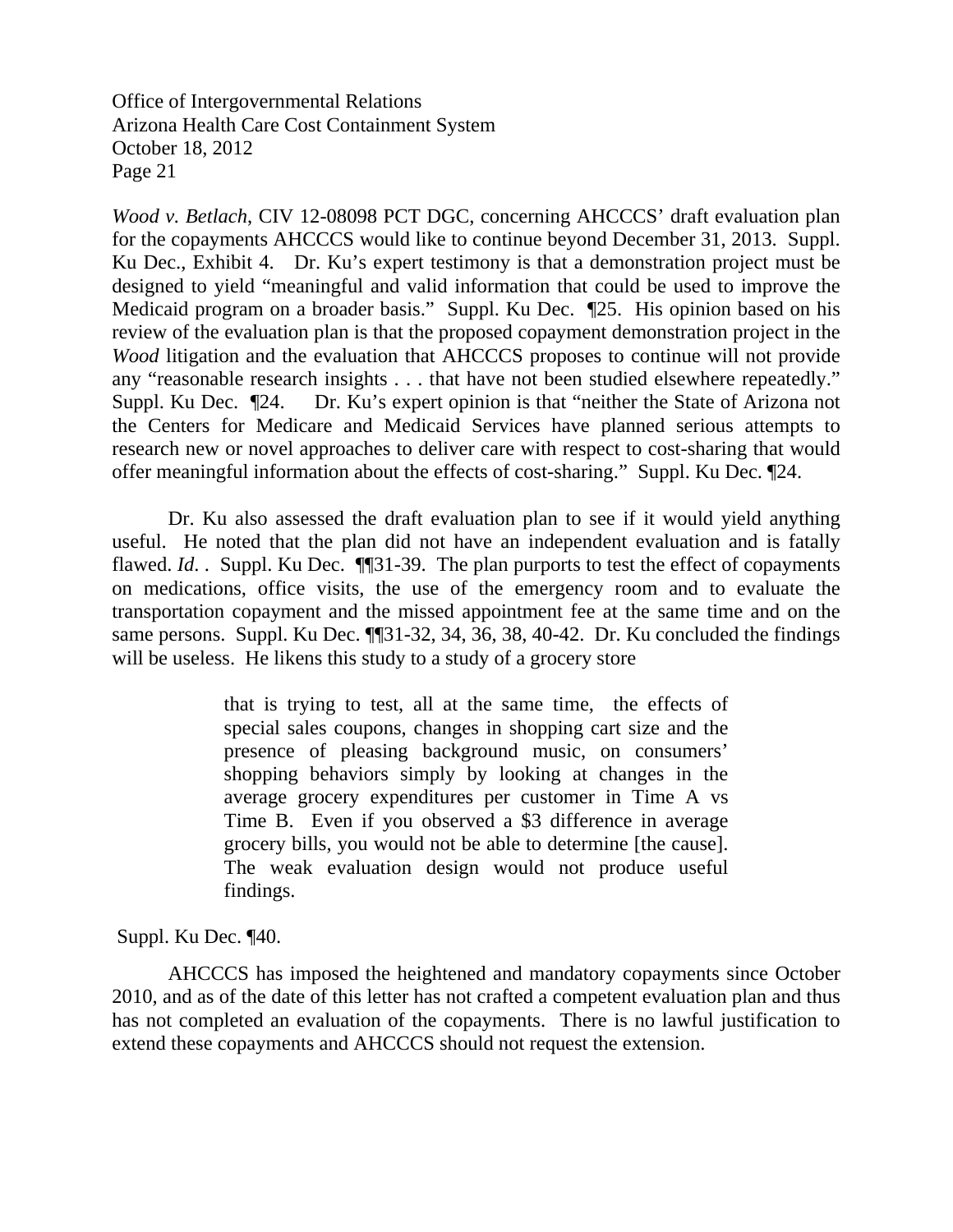## **I. The Missed Appointment Penalty for Childless Adults Should Not Be Extended**

 The State wants to continue to allow a provider to charge a missed appointment penalty if a childless adult does not attend the scheduled appointment in counties outside Maricopa and Pima Counties. This penalty is allowed in the current STCs, Paragraph 17(e), page 12. The STCs also include a required evaluation component. Paragraph 26(d), page 27. This penalty is set to expire on January 1, 2013, but may be extended upon request to December 31, 2013.

 CMS allowed AHCCCS to impose this penalty and AHCCCS began the penalty in April 2012. AHCCCS purportedly is going to study this penalty but as Dr. Ku concluded, AHCCCS' draft evaluation plan is fundamentally flawed and will produce useless information. Suppl. Ku Dec. ¶ 24, Exhibit 4. There is no reasonable justification to continue the penalty and AHCCCS should not request the extension.

## **J. The Copayment for Non-Emergency Transportation for Childless Adults in Maricopa and Pima Counties Should Not Be Extended**

 The State seeks to continue the copayment for non-emergency medical transportation for childless adults in Maricopa and Pima counties. The current SCTs allow AHCCCS to impose these copayments and AHCCCS began the copayments in April 2012. These copayments like the ones for medications, doctor visits and the nonemergency use of the emergency room, end with the transition of childless adults to the state plan by December 31, 2013. As explained above, Dr. Ku has concluded that AHCCCS' draft evaluation plan is fundamentally flawed and will produce useless information. Suppl. Ku Dec. ¶ 24, Exhibit 4. There is no reasonable justification to continue these copayments and AHCCCS should not make this request.

## **K. The State Should Consider a Challenge to the Differential FMAP for Childless Adults for Arizona Under the ACA**

 The ACA provides for a differential federal reimbursement percentage for childless adults in states depending on whether the state covered expansion populations prior to the ACA. If the state does not think this differential treatment has a rational basis, then it should challenge the reimbursement rate on equal protection grounds or any other basis the state concludes has merit. Of course, to pursue this challenge, the state would have to state its intent to comply with the full ACA expansion.